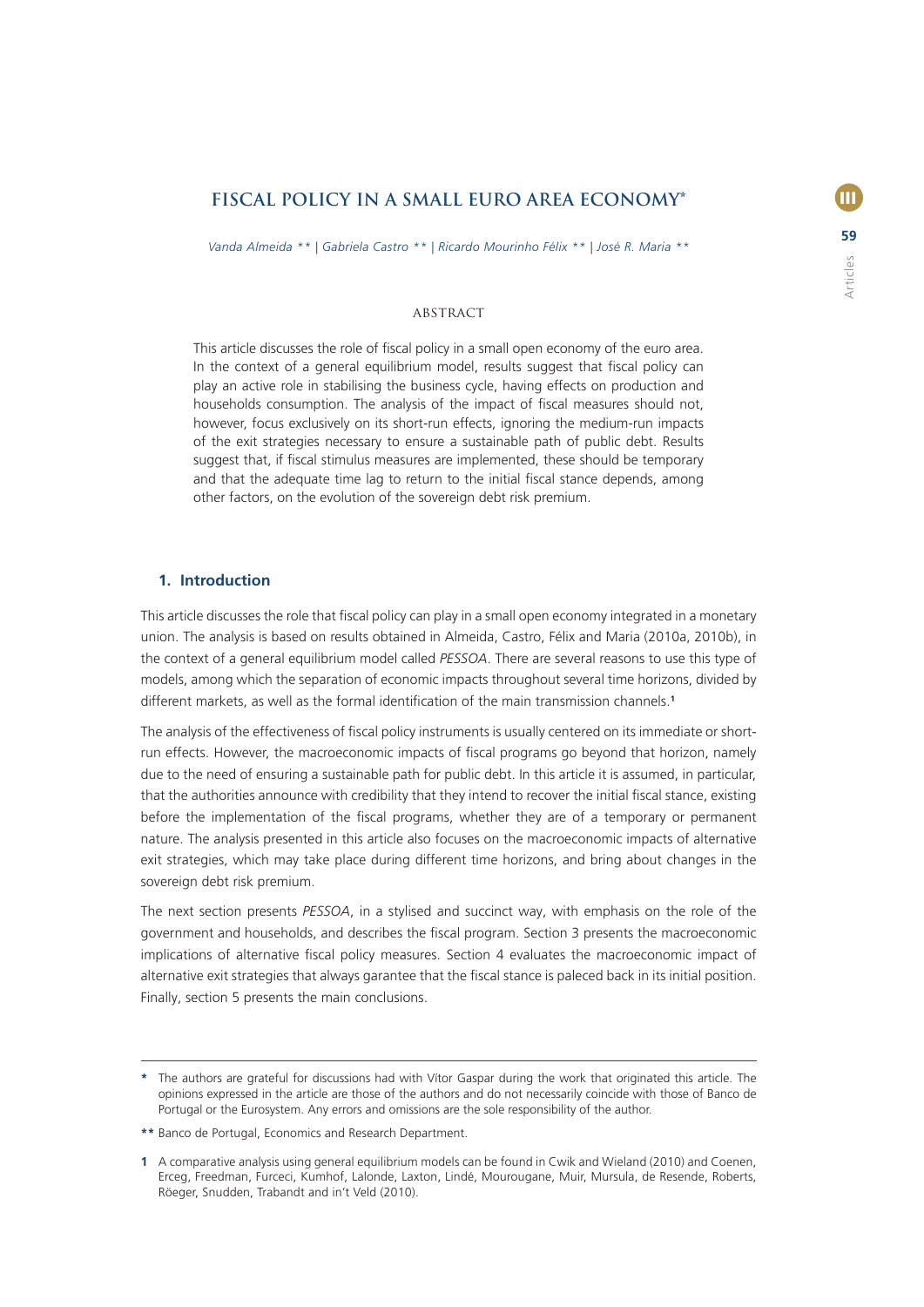#### **2.** *PESSOA***: A general equilibrium model**

The role that fiscal policy can play in a small open economy of the euro area is analysed in a context of a general equilibrium model named *PESSOA* (Almeida *et. al*., 2010c), created and calibrated to incorporate the distinct elements of an economy with these characteristics. As in Adolfson *et al.* (2007), it is assumed that the external environment is imune to developments in the small open economy. In the case of an economy integrated in the euro area, this assumption implies that domestic shocks do not affect monetary policy decisions. In this context, nominal stability is ensured by assuming perfect credibility of the inflation target, set by the ECB in the case of the euro area. Dynamic stability, in turn, is ensured by the adjustment of international trade to fluctuations of the real exchange rate, in a context where the nominal rate is irrevocably fixed and is fully credible. To use an expression from Giavazzi and Paganno (1988), the small open economy in *PESSOA* is effectively "tying its hands" with the rest of the euro area members.

*PESSOA* closely follows the Global Integrated Monetary and Fiscal Model (Kumhof, Muir, Mursula and Laxton, 2010). Households are non-Ricardian, following the overlapping generations model with stochastic finite lifetime proposed in Blanchard (1985) and Yaari (1965). This enables a more realistic response of economic agents to fiscal policy shocks than the one obtained in an infinitely lived framework. The model is intrinsically New-Keynesian, assuming monopolistic competition and nominal rigidity in both the labour and product markets – a distant context from the perfect competition assumption. Furthermore, the model incorporates elements of real rigidity to obtain realistic responses of investment and imports.

Section 2.1 presents *PESSOA* in a succinct and stylised way. Special attention is paid to the behaviour of households and the Government, and in particular to the non-Ricardian features of the model, in order to thoroughly evaluate the role that fiscal policy can have in an open economy of the euro area. A more detailed presentation of the model, the formal optimisation problems of economic agents, as well as the calibration can be found in Almeida *et al.* (2010a, 2010b and 2010c). Section 2.2 presents in a stylised way the different fiscal programs.

## **2.1. The model**

Chart 1 presents *PESSOA* in a stylised way, giving special attention to some key elements. On the one hand, the different economic agents that compose the domestic economy are presented (numbered from 1 to 4). These agents exchange among themselves labour services, intermediate and final goods, as well as income flows including labour income, firms dividends, tax payments and Government transfers to households.

On the other hand, Chart 1 highlights that decisions of agents 1 to 4 are conditioned by an external environment that, as already mentioned, is not influenced by any circumstance. For simplification, it is assumed that the external environment corresponds to the remaining euro area countries. The connection between the domestic economy and the rest of the world is achieved through imports and exports of goods and services, as well as the purchase of foreign assets/debt by domestic households, which are confined to households that have access to asset markets (1a. in Chart 1).

Chart 1 also illustrates the fact that *PESSOA* is a dynamic model that converges in the long run to a steady state. The growth of economic activity in the long run only depends on the deterministic increase of technological progress, in a context where it is assumed that there is no population growth. The steady state consists of a stable and long-lasting equilibrium of macroeconomic aggregates. Note that in a general equilibrium model, the economy is in equilibrium in all periods, including each and every adjustment period (since demand is equal to supply in all markets in all periods). However, after a shock, the economy goes through a transition period with a sequence of temporary equilibriums, until the stationary state is again reached. These transitory equilibriums are a result of an optimising behaviour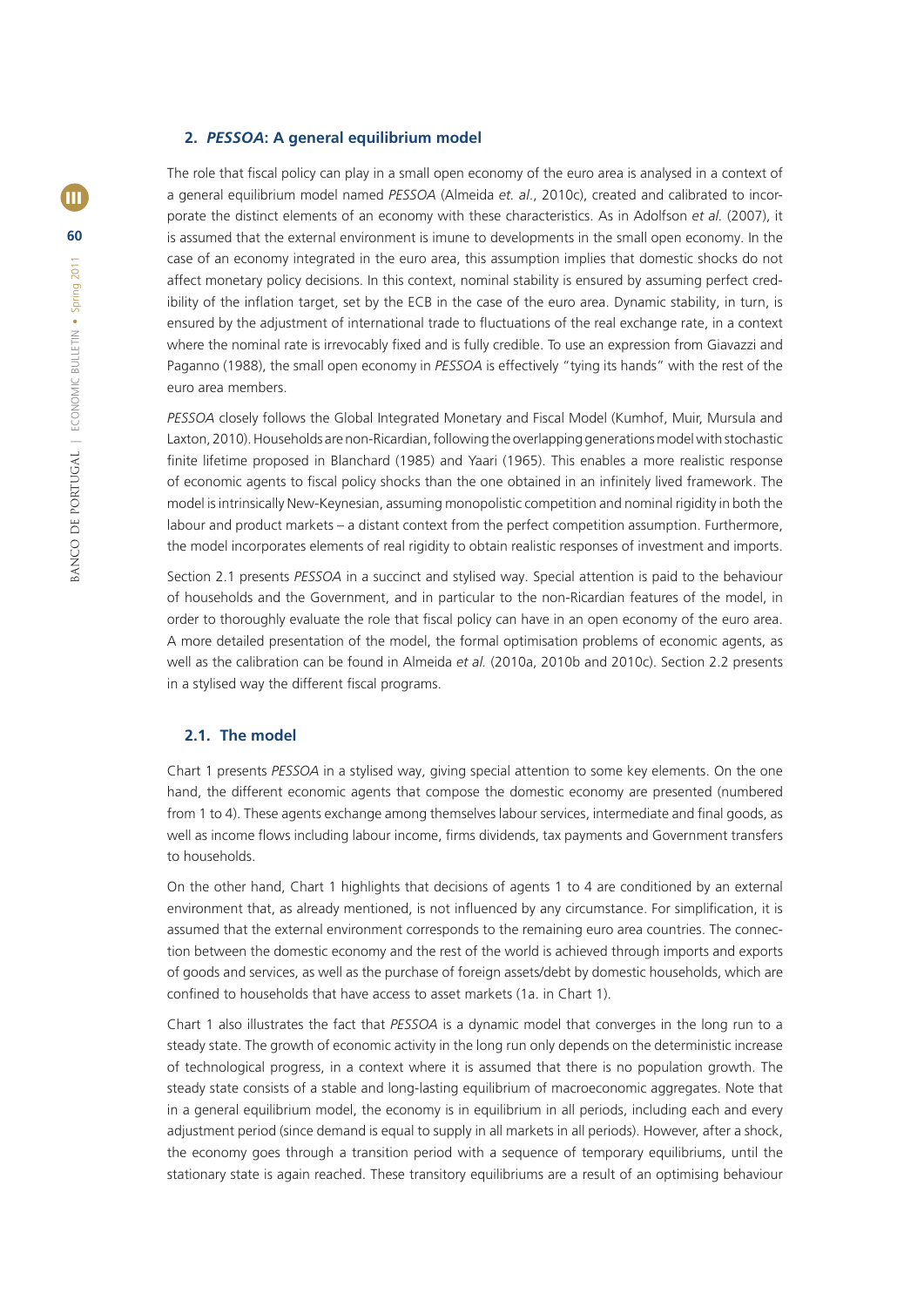

III

Articles

by agents 1 to 3, who use all information available and anticipate the future evolution of all relevant variables. More precisely, any change of policy in a given moment *t*, such as a tax reduction to stimulate the economy, implies a sequence of effects that implies that the economy has to go through a set of temporary equilibriums (at moments  $t+1$ ,  $t+2$ , etc.) until it reaches a new steady state. In the case of changes of a temporary nature, after the adjustment period, whose duration fundamentally depends on the degree of real and nominal rigidity, the economy returns to its initial steady-state. The mechanisms that ensure the dynamic stability of the model, i.e., convergence to a new well-defined steady state, are essentially rooted in the adjustment of prices and wages, which determine in each and every moment the real exchange rate, and in the interaction of this adjustment with the goods and assets flows with the rest of the euro area.

Households have stochastic finite lifetimes, facing an instant probability of death in line with the overlapping generations scheme proposed by Blanchard (1985) and Yaari (1965). Through an insurance contract, the surviving households receive in every moment the assets of the households that die. This framework turns the behaviour of these agents intrinsically non-Ricardian. If the Government finances a fiscal stimulus program through public debt issuance, for example, the future generations will be charged with the necessary taxes to pay that debt (which was created before these generations were born). The surviving families, in turn, by receiving assets from households who died, accumulate more assets than their future fiscal responsibilities, which they consider net wealth, therefore affecting their consumption decisions. In the case of a fiscal stimulus program, households prefer that its financing is done by debt issuance instead of an immediate tax increase. The reason is simple: issuing debt implies that the fiscal program is partly financed by future generations. The existence of a non zero probability of death implies that households who benefit today from the effects of the fiscal program and survive will finance it in an amount that is inferior to their debt liabilities.<sup>2</sup>

*PESSOA* considers two types of households: the asset holders, who can access asset markets and perform both intra and inter-temporal optimisation, smoothing out their consumption over lifetime by trading

**<sup>2</sup>** The "probability of death" seen as physical death is not the only classification used in the economic literature for this probability. Alternative designations include "economic probability of death" or "degree of myopia" of households (Frenkel and Razin 1996, Harrison, Nikolov, Quinn, Ramsay, Scott and Thomas 2005, Bayoumi and Sgherri 2006).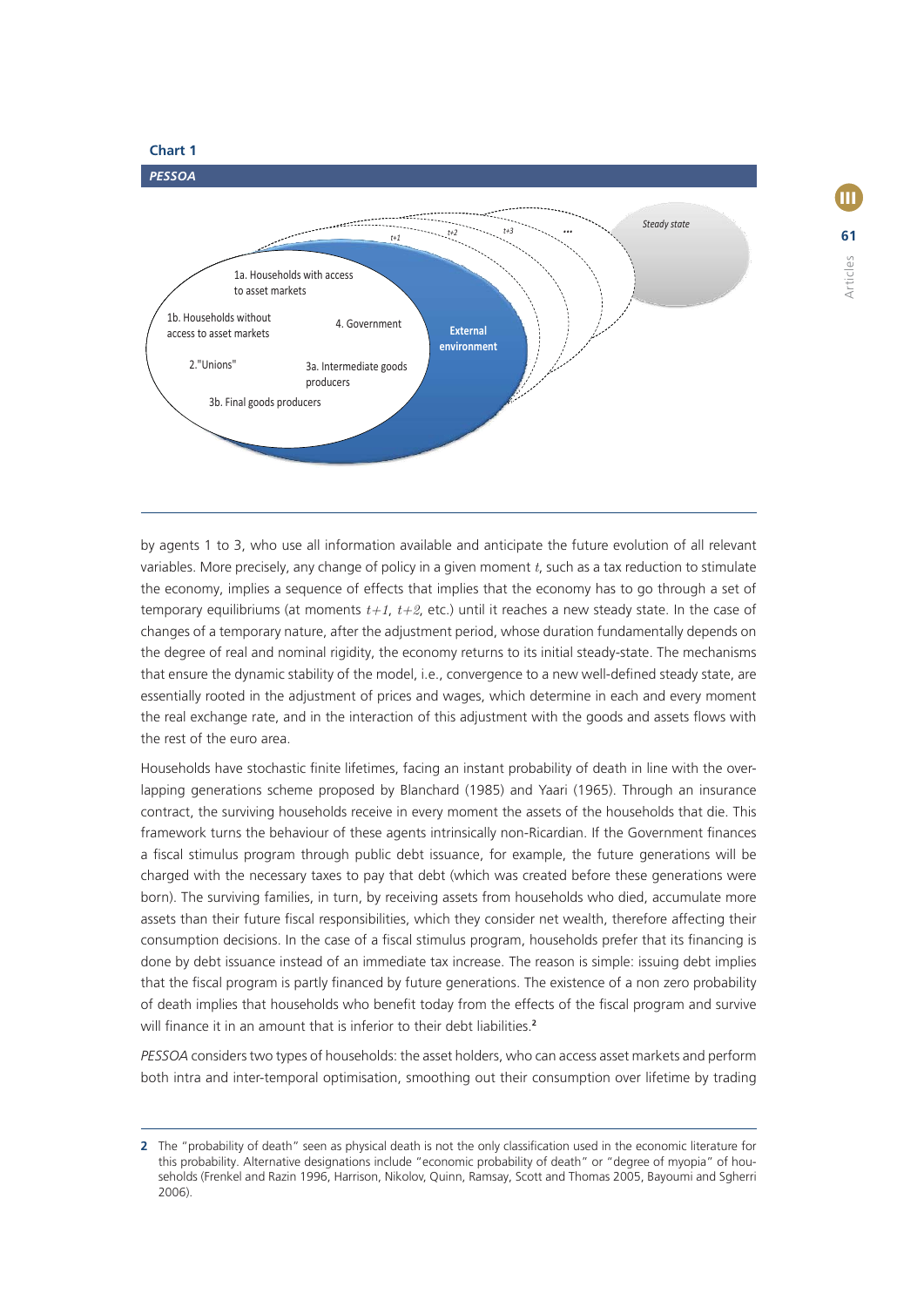assets (called "1a. Households with access to asset markets"); and households that do not access asset markets and are, therefore, limited to intra-temporal optimisation (households 1b). Both types of households extract utility from consumption and leisure, through a constant relative risk aversion utility function. Furthermore, the existence of "unions" is admitted, on which households delegate wage negotiation. Labour market institutions generate monopolistic competition conditions, with "unions" using their market power to charge firms a wage higher than the marginal rate of substitution between consumption and leisure, generating a wage premium that is appropriated by households. Households with access to debt markets are able to accumulate wealth and hold debt in the course of their lives, contrary to families without access to asset markets. These are a second source of non-Ricardian behaviour, since that, by not being able to reaffect consumption intertemporarily, they limit themselves to consuming all of their income in each period, being therefore extremely sensible to the implementation of fiscal programs and their financing. The importance of this type of agents in the obtainance of realistic responses of private consumption to fiscal stimulus is presented in Galí, López-Salido and Vallés (2007).

Househods behaviour in PESSOA contemplates a life-cycle income profile, although in a very rudimentary way. This translates into a wage income adjusted by the labour productivity level of each generation, admitting that the younger generations are more productive than the older ones (a constant labour productivity rate of decay is considered). This assumption amplifies the non-Ricardian effects, since a change in the labour income tax generates a differentiated effect between generations, yielding more revenues from younger generations, which are more productive and have, therefore, higher wage income than from older generations.

The Government can use a diversified set of fiscal policy instruments. Revenues and spendings are detailed in Table 1. Besides consuming a specific final good, highly intensive in non-tradable intermediate goods, the Government performs transfers to households. To finance its activity, the Government charges taxes over labour income (which includes not only the labour income tax but also contributions paid by employers), households consumption and firms dividends. In addition, the Government charges firms benefits from transfers from abroad. Taxes are distortionary, being an additional source of non-Ricardian behaviour. The policy options that will be evaluated in this article are based on the macroeconomic effects of five instruments: public consumption (*G*), transfers to all households (*TRG*), transfers to households without access to asset markets (*TRGB*), taxes over labour income ( Γ*<sup>l</sup>* ) and taxes over households consumption ( Γ*<sup>c</sup>* ).

To postpone the necessary tax collection to finance expenditures, the Government can issue one period bonds, paying an interest rate over the stock of bonds held by households (type 1a in Chart 1). It is assumed that all bonds issued by the Government are held by domestic households, which can, however, buy debt from the rest of the world. The domestic interest rate differs from the rest of the euro area interest rate due to the existence of a risk premium, which can fluctuate with the degree of Government debt relative to its long-run level. Since the domestic economy is sufficiently small, changes in the international investment position (IIP) of the small open economy have no impact on the interest rate of

#### **Table 1**

| <b>PUBLIC SECTOR IN PESSOA</b>                |                                 |  |  |  |  |
|-----------------------------------------------|---------------------------------|--|--|--|--|
| <b>Spending</b>                               | <b>Revenues</b>                 |  |  |  |  |
| Government consumption $(G)$                  | Consumption taxes $(\Gamma)$    |  |  |  |  |
| Transfers to all households ( $TRG$ )         | Labour income taxes $(\Gamma)$  |  |  |  |  |
| • Without access to asset markets ( $TRG^B$ ) |                                 |  |  |  |  |
| • With access to asset markets                |                                 |  |  |  |  |
| Interest outlays                              | Contributions paid by employers |  |  |  |  |
|                                               | Dividends tax                   |  |  |  |  |
| Fiscal Balance (Global Balance)               | Transfers from the EU           |  |  |  |  |

**Notes:** Government consumption (G) includes public sector investment spending; interests are on the stock of public debt.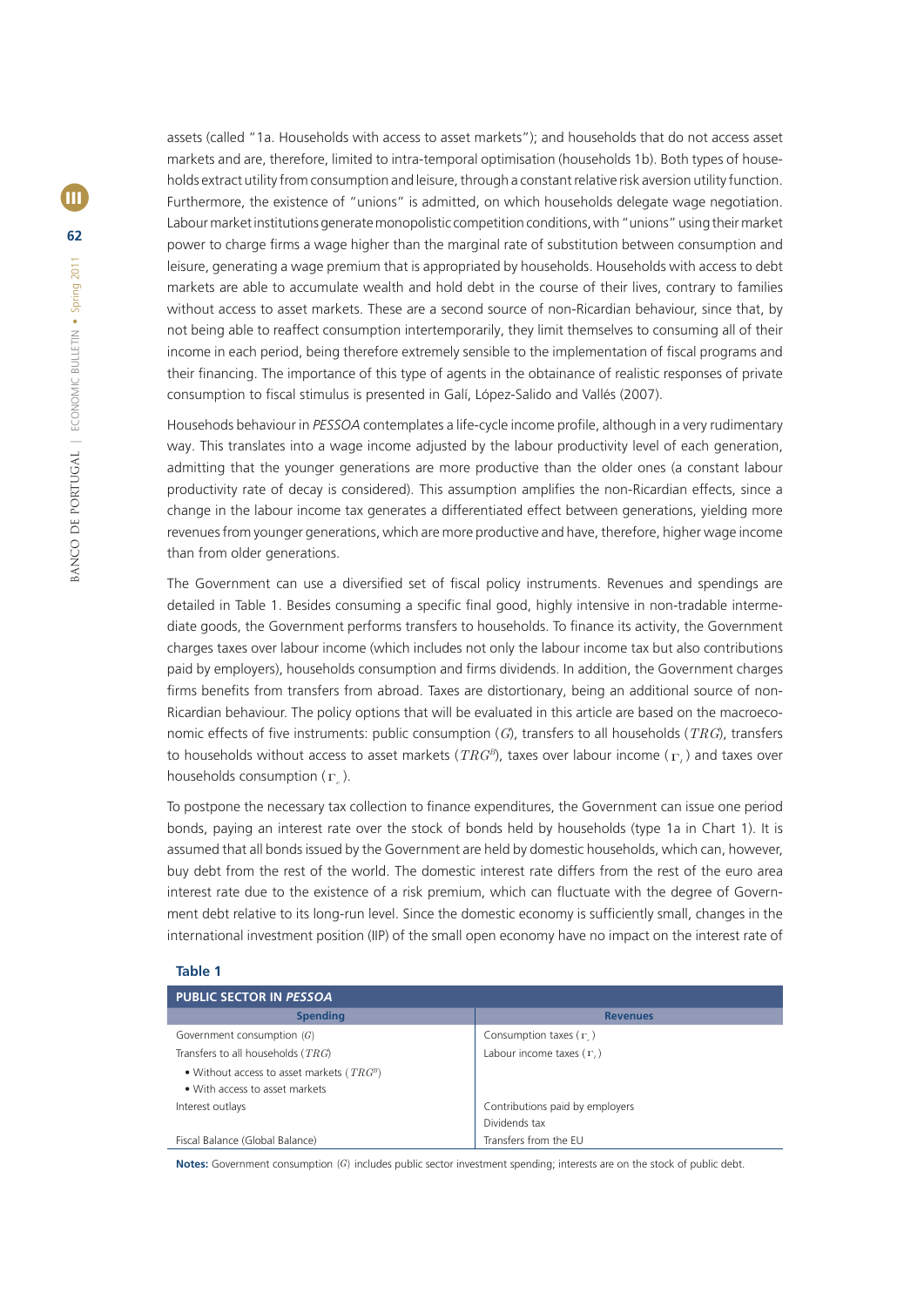the euro area. Contrary to models where households are infinitely lived, the long-run IIP is determined endogenously in models with finite lifetime households (Frenkel and Razin 1996, Harrison et al. 2005).

Modelling a small open economy combines the necessary complexity that allows the model to be useful for the conduction of economic policy with sufficient simplicity for the model to be analytically and computationally tractable. For example, the determination of the various macroeconomic equilibriums is conditioned by a strong budgetary discipline, which, although allowing authorities to choose between several options, eliminates the possibility of unsustainable trajectories of public debt. Notwithstanding, *PESSOA* is – like any economic model – a simplified representation of the real world. The assumption of perfect foresight by households and firms (agents 1 to 3 in Chart 1) may be seen unrealistic, since there are limits to the formulation and solution of complex problems, either due to the quantity of necessary information, or to the incapacity of processing and computing the utility of each alternative action in order to guarantee the optimal choice. Furthermore, the absence of a financial block that interferes with the decisions of economic agents, the inexistence of involuntary unemployment, or of externalities associated with distinct public expenses (for example in the justice, health and education sectors), as well as the impossibility of considering effects over the distribution of households income, are other examples of the model limitations.

# **2.2. A stylised fiscal program**

Chart 2 presents a sequence of dates and economic policy measures that illustrate the fiscal programs presented in the next sections of this article. As an example, an increase in public consumption (G) is considered.

Chart 2 presents three relevant dates:  $t_o$ ,  $t_i$  and  $t_g$ . By assumption, all dates are separated by four quarters. The first date -  $t_{\scriptscriptstyle{\theta}}$  - indicates the quarter in which the authorities announce and implement the fiscal program. Before  $t_o$  it is considered that public consumption was at its stationary level, which is defined in Chart 2 as  $G^{SS}$ . If the program is temporary, then there is a date,  $t_{I}$ , after which public consumption goes back to its initial level, *GSS*. On the contrary, if the increase in public consumption is permanent, then nothing happens in  $t_1$  and the new level is given by  $G^{SS} + \Delta$ . The level  $\Delta$  represents the dimension of the stimulus program. The obtained macroeconomic effects are conditional on the assumed profile of the fiscal program.<sup>3</sup>

The method usually used to evaluate the macroeconomic effects of fiscal instruments is centered in the impact multiplier (Blanchard 2002, Canova 2007). This indicator, hereafter designated by impact multiplier, is defined as the ratio between the change in the variable of interest in the first year (which corresponds to the time period between  $t_{\scriptscriptstyle{\theta}}$  and  $t_{\scriptscriptstyle{I}}$  in Chart 2) and the ex ante change in the same period of the fiscal balance. Without loss of generality it has been considered that the dimension of the stimulus always represents 1 per cent of the *ex ante* GDP stationary state, independently of the fiscal instrument used by the authorities.

The context of a general equilibrium analysis requires the maintenance of a sustainable trajectory of public debt. To ensure this trajectory, *PESSOA*, like most general equilibrium models with Government, includes a fiscal policy rule that determines in each period the public sector fiscal balance. The rule used in this article is based on the assumption that the Government sets clear and credible fiscal goals to which it is commited. In line with Kumhof *et al.* (2010), the rule has the following functional form:

*Fiscal balance = Fiscal balance*<sup>LR</sup> +  $d<sub>1</sub>$  × Revenue gap +  $d<sub>2</sub>$  × Debt gap

**<sup>3</sup>** There are other options in the literature, such as an increase in  $G$  at  $t_{\varphi}$  followed by a gradual reversion or a profile that represents a program that has effectively been announced (Furceri and Mourougane 2010, Cogan, Cwik, Taylor and Wieland 2009).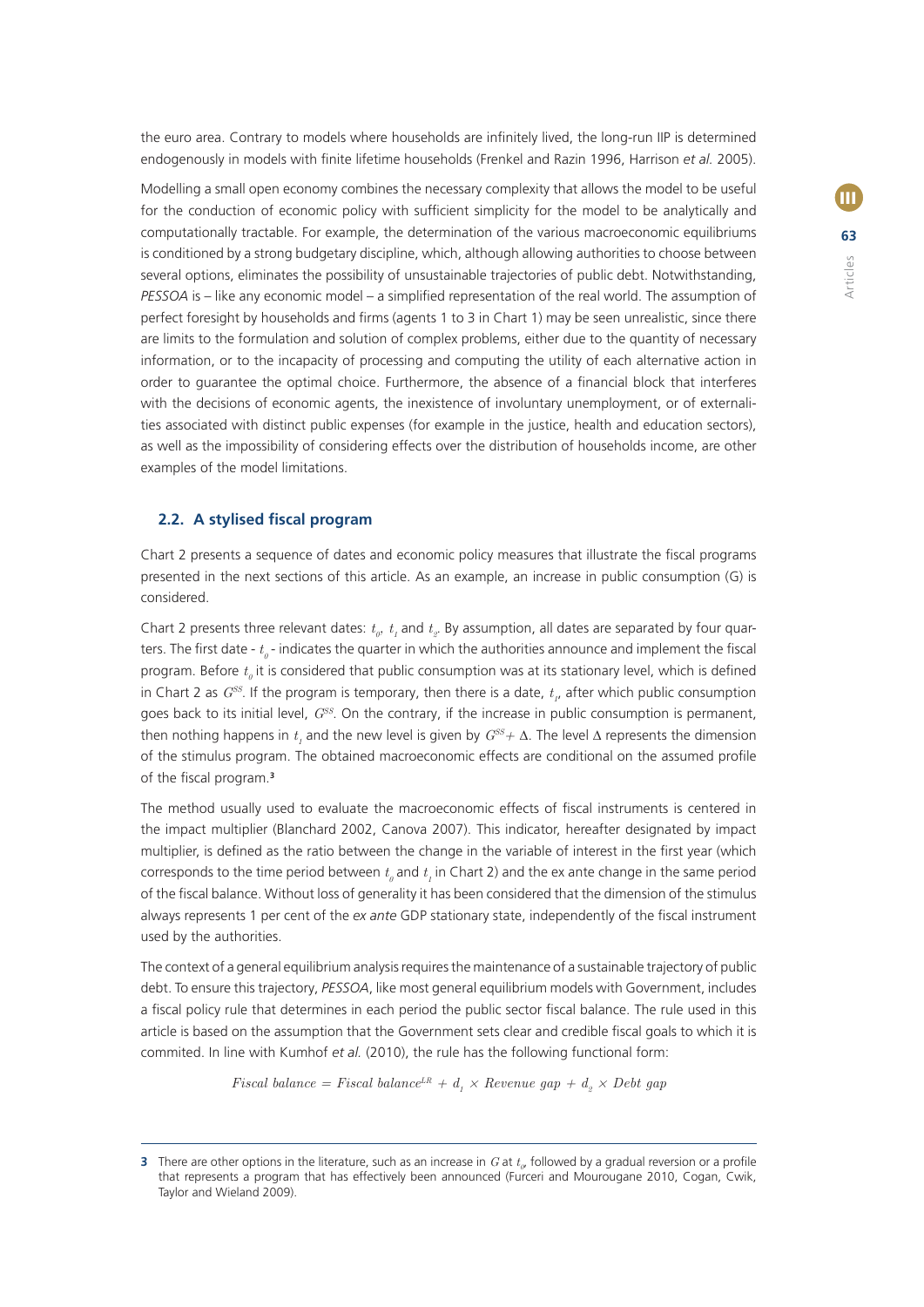**Chart 2 A FISCAL STIMULUS BASED ON PUBLIC CONSUMPTION**



where  $d_{_I}$  is the parameter that characterizes the pro-cyclical or contra-cyclical nature of fiscal policy and *d<sub>a</sub>* is the parameter that determines the velocity of reestablishment of the long-run fiscal objectives. A value of parameter  $d_{_I}$  below (above) one determines a pro-cyclical (counter-cyclical) fiscal policy, while a higher value of  $d_{_2}$  implies a lower tolerance by the authorities to deviations relative to the fiscal objectives and consequently has a faster exit strategy. While in practice the Government performs adjustments that tend to affect several items, it is usual to assume in this type of models, for clarity and simplicity, that only one item is adjusted. In this article, it has been chosen to endogenize the labour income tax rate Γ*<sup>l</sup>* , in light of what has been done in other models (Kilponen and Ripatti 2005, Kumhof and Laxton 2007). Holm-Hadulla, Leiner-Killinger and Slavík (2011) present empirical evidence that establishes a positive correlation between public debt (and interest payment) and labour taxes.

In a general equilibrium and perfect foresight context, all agents in the economy know and take as credible that the tax rate will only reach its stationary level when the two gaps in the rule are zero. This rate is therefore changed every time that cyclical conditions determine fiscal revenue levels that deviate from the levels that would prevail if the tax bases were in their stationary long-run values or when the public debt to GDP ratio deviates from its values in the stationary state. The existence of this rule ensures that in the stationary state the public debt to GDP ratio stabilises in a level pre-defined by the authorities and that the public sector fiscal balance is determined univocally, for each level of the interest rate and of nominal GDP growth.

Whether we are dealing with a temporary or permanent increase of public consumption, an adjustment of the public sector account will always have to occur (see Table1), to guarantee the return to a stationary state (see Chart 1), consistent with the objectives previously announced by the authorities. In the fiscal programs considered in this article it has been admitted that the fiscal policy rule is deactivated until date  $t_{\scriptscriptstyle\beta}$  of Chart 2, i.e., eight quarters after the beginning of the implementation of the program (in  $t_{\scriptscriptstyle\theta}$ ). In the case of a temporary stimulus, this date occurs after the period in which the program is in place in order to avoid an eventually paradoxal situation where the Government on the one hand promotes a fiscal stimulus and on the other hand, simultaneously, takes measures to correct the unbalance generated by that stimulus.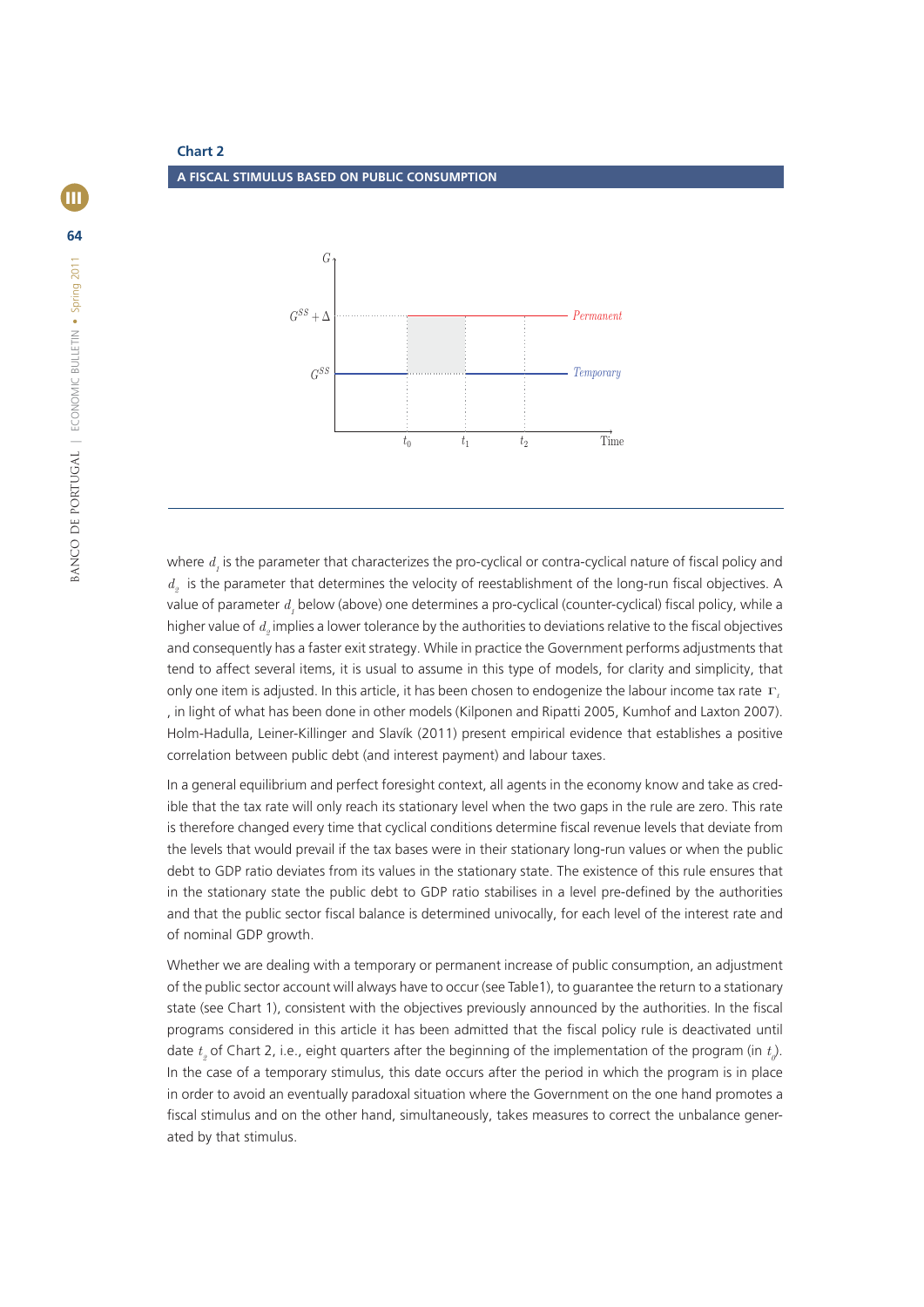# **3. Macroeconomic impacts of fiscal policy**

This section addresses the following questions under the assumption of perfect credibility: how effective is fiscal policy in a small open economy of the euro area? What instrument should be used to stimulate economic activity or the major components of demand, for example, household consumption? What are the medium and long-term effects of fiscal policy? Should the fiscal stimulus measures be permanent or temporary?

Section 3.1 presents the short-term macroeconomic impacts of temporary fiscal policy measures based on the instruments identified in Table 1. Section 3.2 focuses on the medium-term effects. Section 3.3 analyzes the macroeconomic effects of permanent fiscal policy measures, assuming that the budget deficit and public debt objectives remain unchanged.

# **3.1. Temporary program: short-run effects**

Table 2 reports the impact multipliers obtained with *PESSOA* for a relatively diverse set of macroeconomic variables, based on: (i) a temporary and fully credible fiscal stimulus program, (ii) an ex ante deterioration of the budget balance of 1 percent of the initial steady state GDP, and finally, (iii) a fiscal policy rule that, relying exclusively on the endogenization of the tax rate on labor income Γ*<sup>l</sup>* , guarantees that the public debt goes back to the level that prevailed before implementing the program.

The results show that all options have a positive impact on GDP, as well as on private consumption. The outcome thus suggests that fiscal policy in a small open economy integrated in the euro area can be effectively used for the purpose of macroeconomic stabilization. Additionally, a fiscal stimulus that represents 1 percent of GDP in the first year causes an increase in GDP, in most cases, less than 1 percent. This result implies that a reduction in revenues or an increase in government expenditures may end up being channeled in the first year for an increase in savings or imports. In contrast with the traditional Keynesian multipliers, the reported below unity multipliers are in line with several DSGE models (Cwik and Wieland 2010). Hall (2009) argues that the Keynesian assumption of no restrictions in the aggregate supply of the economy helps to explain the multipliers associated with those traditional models.

All impact multipliers on households consumption are positive, regardless of the fiscal program, in contrast to what happens in models with purely Ricardian households. This is partly explained by the use

| <b>IMPACT MULTIPLIERS OF ALTERNATIVE FISCAL PROGRAMS   PERCENTAGE DEVIATIONS FROM THE INITIAL STEADY-</b><br>STATE; INFLATION, IIP AND PUBLIC DEBT, DIFFERENCES IN PERCENTAGE POINTS |                                                      |                                              |                                      |                                                |                                              |  |
|--------------------------------------------------------------------------------------------------------------------------------------------------------------------------------------|------------------------------------------------------|----------------------------------------------|--------------------------------------|------------------------------------------------|----------------------------------------------|--|
|                                                                                                                                                                                      | <b>Government</b><br>consumption<br>$\mathcal{L}(G)$ | <b>Transfers to</b><br>all households<br>TRG | <b>Target transfers</b><br>$(TRG^B)$ | <b>Labour income</b><br>tax rate<br>$(\Gamma)$ | <b>Consumption</b><br>tax rate<br>$(\Gamma)$ |  |
| GDP                                                                                                                                                                                  | 1.02                                                 | 0.24                                         | 0.57                                 | 0.37                                           | 0.38                                         |  |
| Private consumption                                                                                                                                                                  | 0.90                                                 | 0.78                                         | 1.86                                 | 0.71                                           | 0.96                                         |  |
| Public consumption                                                                                                                                                                   | 4.37                                                 | 0.00                                         | 0.00                                 | 0.00                                           | 0.00                                         |  |
| Private investment                                                                                                                                                                   | $-0.62$                                              | $-0.18$                                      | $-0.40$                              | 0.06                                           | $-0.09$                                      |  |
| Exports                                                                                                                                                                              | $-0.66$                                              | $-0.32$                                      | $-0.78$                              | 0.06                                           | $-0.19$                                      |  |
| Imports                                                                                                                                                                              | 0.65                                                 | 0.29                                         | 0.71                                 | 0.29                                           | 0.37                                         |  |
| Hours                                                                                                                                                                                | 1.66                                                 | 0.23                                         | 0.63                                 | 0.48                                           | 0.40                                         |  |
| Real wage                                                                                                                                                                            | 0.94                                                 | 0.42                                         | 1.04                                 | $-0.79$                                        | 1.56                                         |  |
| Real exchange rate                                                                                                                                                                   | $-0.27$                                              | $-0.13$                                      | $-0.31$                              | 0.02                                           | $-0.08$                                      |  |
| Inflation                                                                                                                                                                            | 0.29                                                 | 0.09                                         | 0.22                                 | $-0.03$                                        | $-1.62$                                      |  |
| $\mathsf{HP}$                                                                                                                                                                        | $-0.02$                                              | $-0.03$                                      | $-0.08$                              | 0.69                                           | $-1.07$                                      |  |
| Public Debt                                                                                                                                                                          | 0.12                                                 | 0.46                                         | 0.18                                 | $-0.11$                                        | 1.21                                         |  |

#### **Table 2**

**Source:** Authors calculations.

Notes: The real exchange rate is an indirect quotation and is calculated based on the prices of tradable goods. Inflation used to calculate the real wage, is calculated based on prices of consumer goods paid by households. The results are conditional on the values used to calibrate *PESSOA.*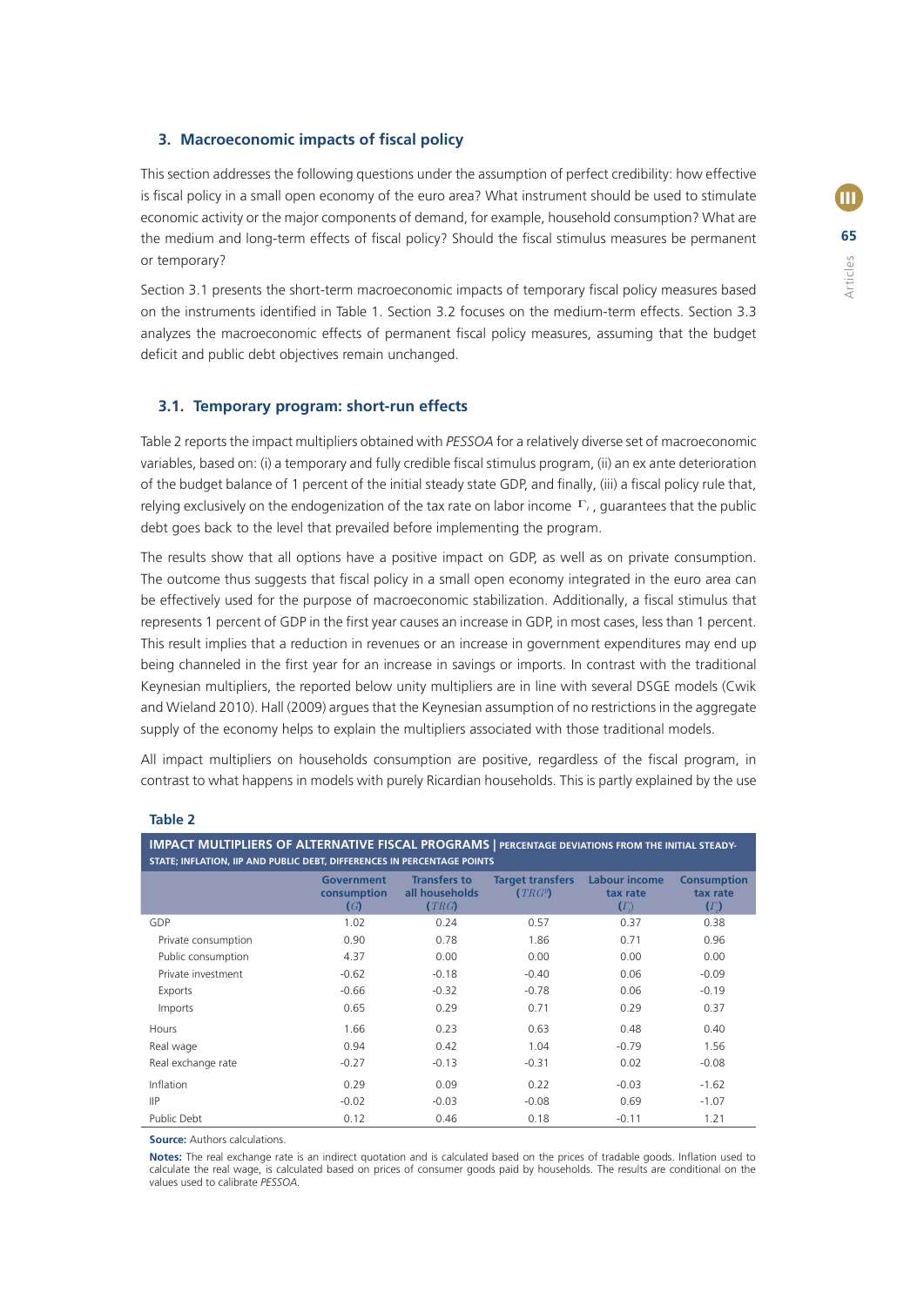of public debt issuance to finance the fiscal program. Given the probability of death of households, some of this debt is paid only by future generations. Since these future generations have to pay more income taxes in the future, current generations have an incentive to consume that would not exist if they had to bear the taxes needed to pay the entire debt that has been issued. The multipliers on consumption are slightly amplified by the existence of families that, in each period, consume all disposable income.

The highest impact multiplier on GDP is the one based on public consumption. In this case, a fiscal balance deterioration of 1 percent of GDP, which implies an increase of about 4.5 percent of government consumption ex ante, has an impact of around 1 percent of GDP. In the case where the stimulus is based on transfers to households without access to asset markets the impact is 0.6 percent. If based on a reduction of taxes on income or consumption, the impact is 0.4 percent. Finally, the smallest impact is achieved through an increase in transfers to all households (0.2 percent). The results thus suggest that if the goal of authorities is to stimulate GDP, the fiscal instrument that is more efficient to achieve it is public consumption. This result will justify the use of this instrument in the subsequent sections of this article.

A major reason behind the different magnitudes of the impact multipliers is the fact that stimulus associated with transfers or taxes have an effect on aggregate demand that is largely indirect. The main transmission channel of transfers and taxes is associated with the evolution of disposable income and households wealth. The effect on GDP is reduced in these two cases because, on the one hand, in the case of households with access to asset markets, part of this income will be saved and used to cope with higher taxes in the future. On the other hand, a greater flow of real imports should be expected, since the import content of final goods consumed by households is greater than that associated with public consumption. If public consumption is used as an instrument to stabilize the cycle, the effect on demand is direct. Additionally, there is an indirect effect that results from the increase in labour income due to rising wages associated with higher demand for labour-intensive goods.

If the goal of authorities is to stimulate private consumption, not GDP, results presented in Table 2 suggest that the most effective instrument to achieve it is to increase transfers to families who lack access to asset markets (which will also have a noticeable effect on GDP). The increase in transfers to all families has less impact, as part of the increased income of households with access to the asset markets will be saved in the period when the public expenditure is made.

The effects on investment are imminently negative, except in the case of a temporary reduction of the labour income tax Γ<sup>1</sup>. This development mainly reflects a reduction in investment expenditure in a context in which agents anticipate a fall in prices of capital goods and realize the temporary nature of the shock after the initial inflationary impact. Additionally, the increase in prices of domestic production determines a real appreciation, which negatively affects competitiveness and medium-run perspectives, despite the initial impact. Investment is subject to real adjustment costs and therefore tends to react more to developments in the medium and long term than to temporary increases in demand.

The authorities responsible for the conduct of fiscal policy in a small open economy integrated in the euro area cannot ignore the effects that their different options have on prices. Thus, measures to increase government spending tend to lead to price increases, while tax reduction measures involve less relevant impacts on prices and on competitiveness. It should be noted that although a reduction in taxes on consumption implies a significant decline in consumer prices, its impacts on other prices and on competitiveness are limited.

**<sup>4</sup>** The negative impact on investment is in line with the results obtained in other DSGE models (Cwik and Wieland, 2010). However, in most DSGE models monetary policy is available, since the economy does not integrate a monetary union and the fall in investment reflects an increase of the real interest rate driven by an increase of the nominal interest rate. In PESSOA, the increase of the real interest rate reflects expectations of price decreases, after an increase in the very short-run.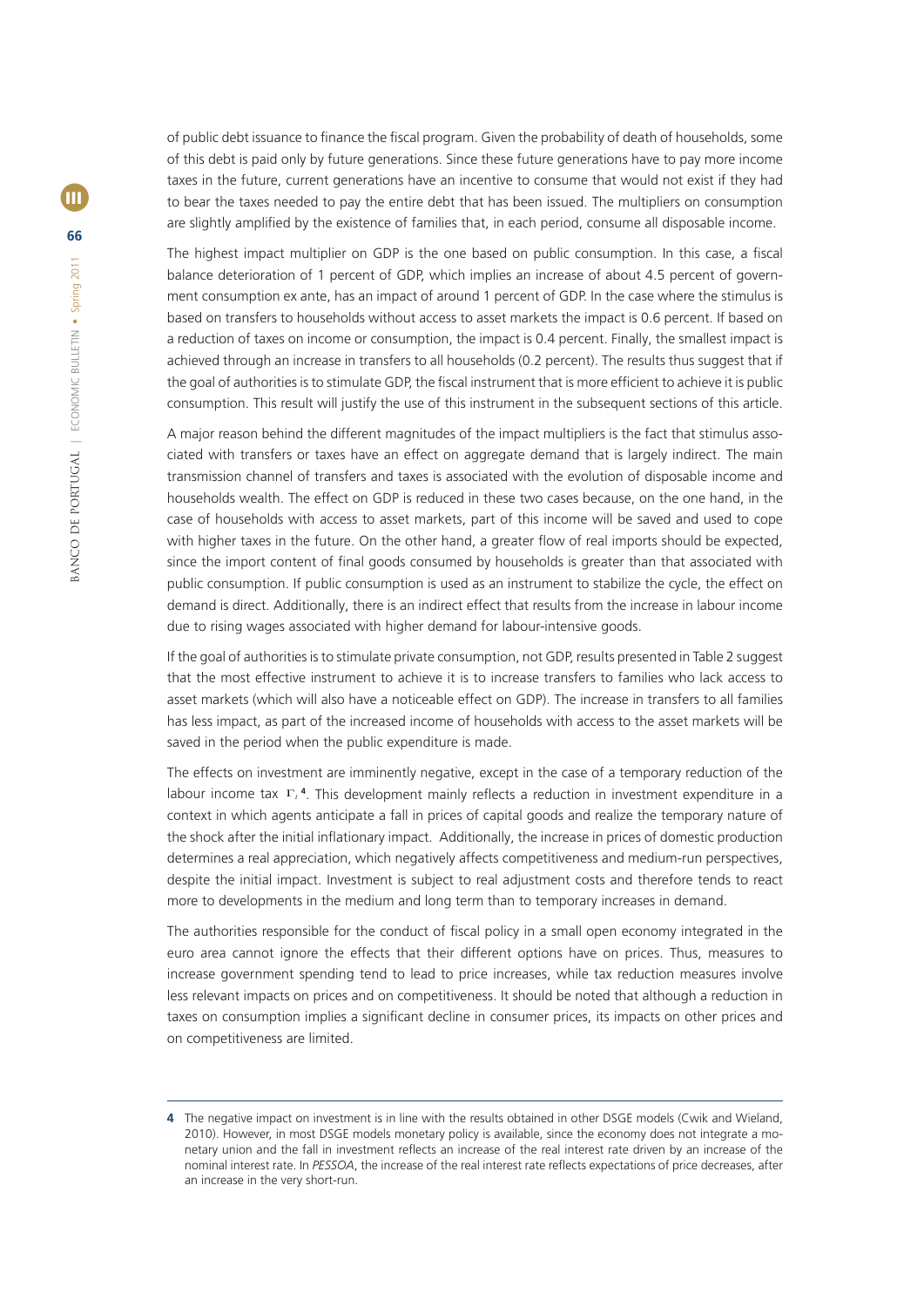Fiscal stimulus measures that put upward pressure on future inflation of consumer goods amplify the impacts on aggregate demand due to the reduction of the real interest rate. This effect is also present in economies with autonomous monetary policy, if the lower limit of zero percent interest rate is reached (Eggertsson 2009, Christiano *et al*. 2009), or if monetary policy is fully accommodative (Freeman *et al.* 2009). However, on the other hand, if the policy measures put upward pressure on prices of tradable goods and ultimately on the price of exports, it will result in contractionary effects resulting from a fall in exports and an increase in the imported content of domestic production.

# **3.2. Temporary program: medium run effects**

Although the usual method of measuring the effectiveness of fiscal policy is to focus on the impact multiplier, the macroeconomic effects are clearly not limited to this horizon. Beyond the fact that the temporary nature of the program implies a return of the policy instrument to its initial level, it will always be necessary to ensure the payment of the issued debt, which occurs in a gradual way in *PESSOA*.

Chart 3 presents the evolution of the labour income tax that ensures in the long run a return to the initial fiscal stance. As can be seen, all fiscal programs presented require an increase of this rate after the second year, after which the fiscal rule starts to be active, and a gradual reduction to the long-run stationary levels over the simulation horizon. The abrupt reduction of this rate in the first year occurs when the fiscal authority uses it as the instrument of the fiscal program.

Chart 4 presents the impacts in *PESSOA* for a relatively diverse set of macroeconomic variables over a time horizon of 10 years. These effects are associated with the return of the fiscal instrument to its initial level, as well as the activation of the fiscal rule. Assumptions (i) to (iii), which were in the origin of the results presented in Table 2, remain unchanged. The results illustrate from the outset that the macroeconomic effects of fiscal programs entail a relatively intricate set of real and income flows between the different economic agents, until the stationary state is reached again. It is up to the fiscal authority, to take stock of the obtained results, to politically value them and, accordingly, take the decision that is more adequate to its goals. According to OECD (2009), countries implemented economic policies in 2009 that were based on instruments both on the expenditure and revenue sides.

Among the results, note first that, due to the temporary nature of the stimulus and the way it was designed, one should expect in all cases a reduction or households consumption and of GDP, between



#### **Chart 3**

**Source:** Authors calculations.

**Note:** The periodicity is annual.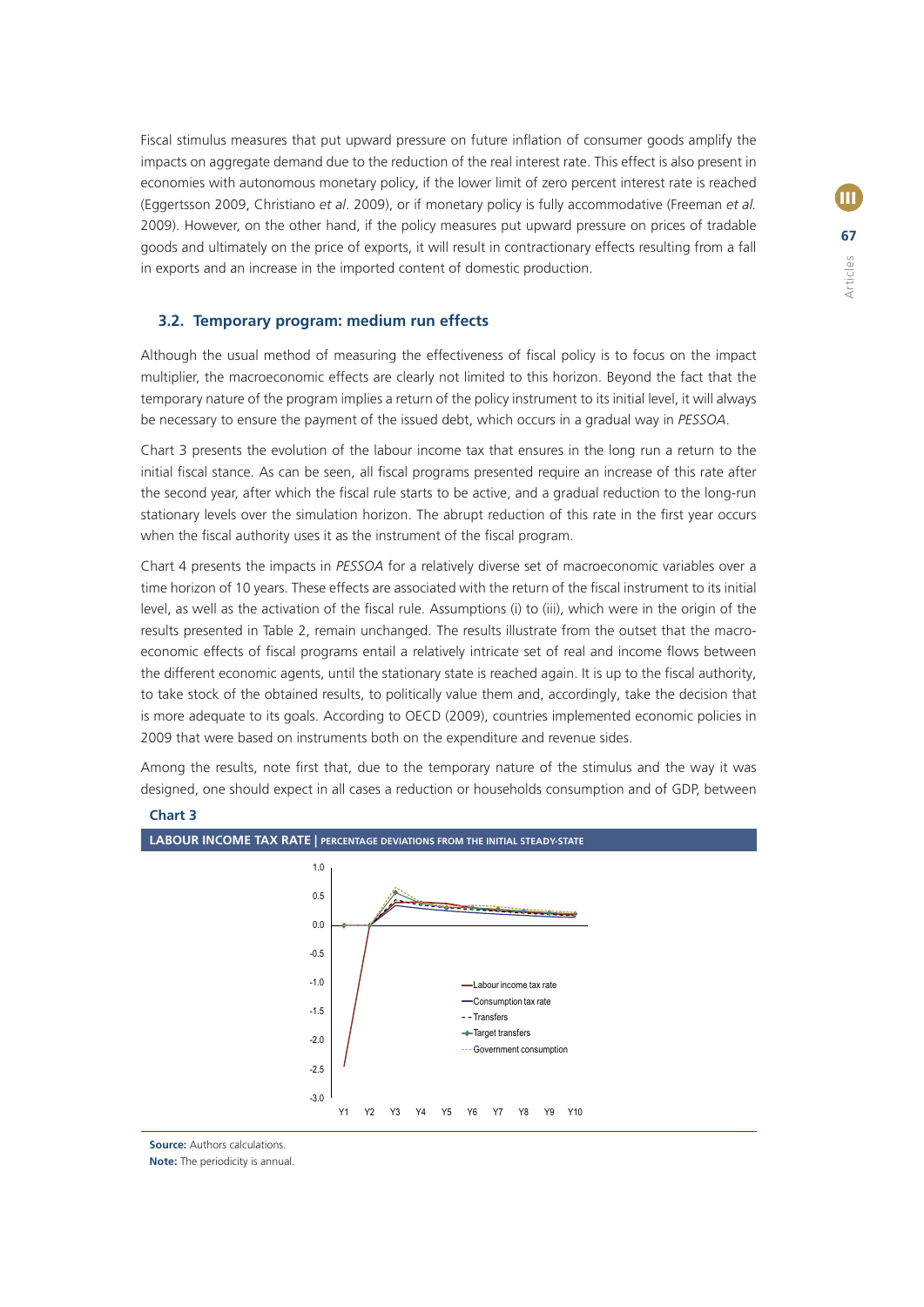

- Labour income tax  $\longrightarrow$  Consumption tax  $\longleftarrow$  General transfers  $\longleftarrow$  argeted transfers  $\longleftarrow$  Gov. consumption **Source:** Authors' calculations.

Notes: The periodicity is annual. The structural fiscal balance may differ from the effectively registered since it is computed with the tax bases at their stationary level. The real exchange rate is an indirect quotation and is calculated based on the prices of tradable goods. Inflation used to calculate the real wage is calculated based on prices of consumer goods paid by households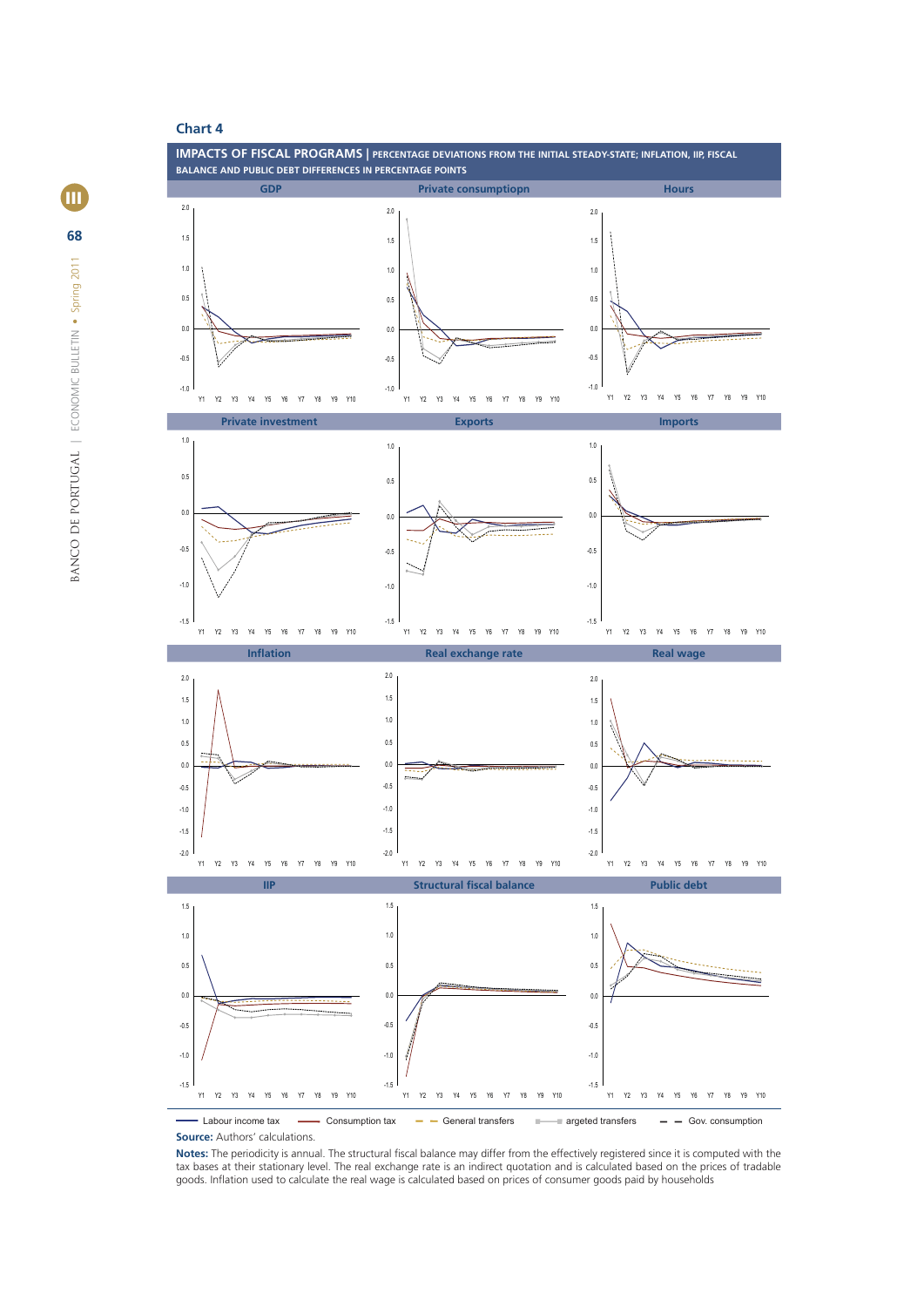the first and second years. The decision to place the fiscal instrument back to its initial level implies a reduction in GDP that, in most cases, goes beyond the levels that characterized the initial state.

Secondly, debt consolidation will always involve an improvement of the fiscal balance relative to its steady state value. The Government structural fiscal balance assumes values higher than the initial steady state from the third year onwards, ensuring that public debt converges to the target, which is assumed to be exactly the same as the one prevailing before the program.

The comparative analysis of the different effects over time associated with the different fiscal instruments shows that the labour income tax should also be considered by the fiscal authority as a stimulus measure. While, on the one hand, it does not produce the higher impact multipliers on GDP or private consumption, it does not produce, on the other hand, a recessive effect similar to the one of the remaining options in the year in which the tax rate is repositioned at the initial level. Unlike other instruments, the second year remains a year in which GDP, household consumption, private investment and exports remain above the steady state (although at a lower level than in the first year). From the third year onwards, the effects associated with the different options are more similar.

The evolution of investment stems from a relatively complex set of interactions, where the foresight of the future plays a key role. The final result is determined inter alia by the temporary nature of fiscal measures, the evolution of the real interest rate and the relative price of investment goods. Thus, the temporary increase of the price of investment goods, in a context where agents anticipate the temporary nature of fiscal policy measures and where investment is subject to real rigidity, determines a reduction of spending on capital goods. With the exception of the use of labour income tax, all other options analised in Chart 4 imply in fact a further reduction of private investment in the second year of the program.

If the fiscal authority chooses to stimulate the economy with a temporary increase in government consumption, which has the highest impact multiplier on GDP (see Table 2), there will be an increase in demand for one type of goods with a high non-tradable content and very labour intensive. The increase in demand for these intermediate goods results in an increased demand for labor, which implies an increase in wages for all families. Despite the compression of profit margins, domestic prices increase and there is an appreciation of the real exchange rate, with negative impact on exports. Following the increase in income, households without access to the asset market react immediately and increase their consumption, while households with access to asset markets increase savings, but also the level of private consumption, as part of the increase in public debt is taken as an increase in wealth.

In line with the other expenditure components, imports show a decline to levels below the steady state after the year in which the stimulus is removed, gradually converging in the subsequent years to levels that prevailed before the stimulus. This evolution has a high positive correlation with the behavior of economic activity.

Among the most significant effects shown in Chart 4 is the one of inflation, in case the fiscal program is based on changes in the consumption tax rate. This fact is explained by the direct impact that the tax reduction has on consumer prices in the first year, followed by the decision to place the same rate back in the second year.

## **3.3. Permanent program: increase of public consumption**

The temporary nature of the stimulus in all cases analyzed above implies a reduction of household consumption or GDP in the second year. This result, independent of the fiscal instrument that is used, can create an incentive to implement programs of a more permanent nature, which justifies the presentation in the different time horizons of an economic policy with these features.

This subsection presents an example of the impact of a fiscal measure with permanent nature: an increase in government consumption financed entirely by an increase in the labour income tax. It should be noted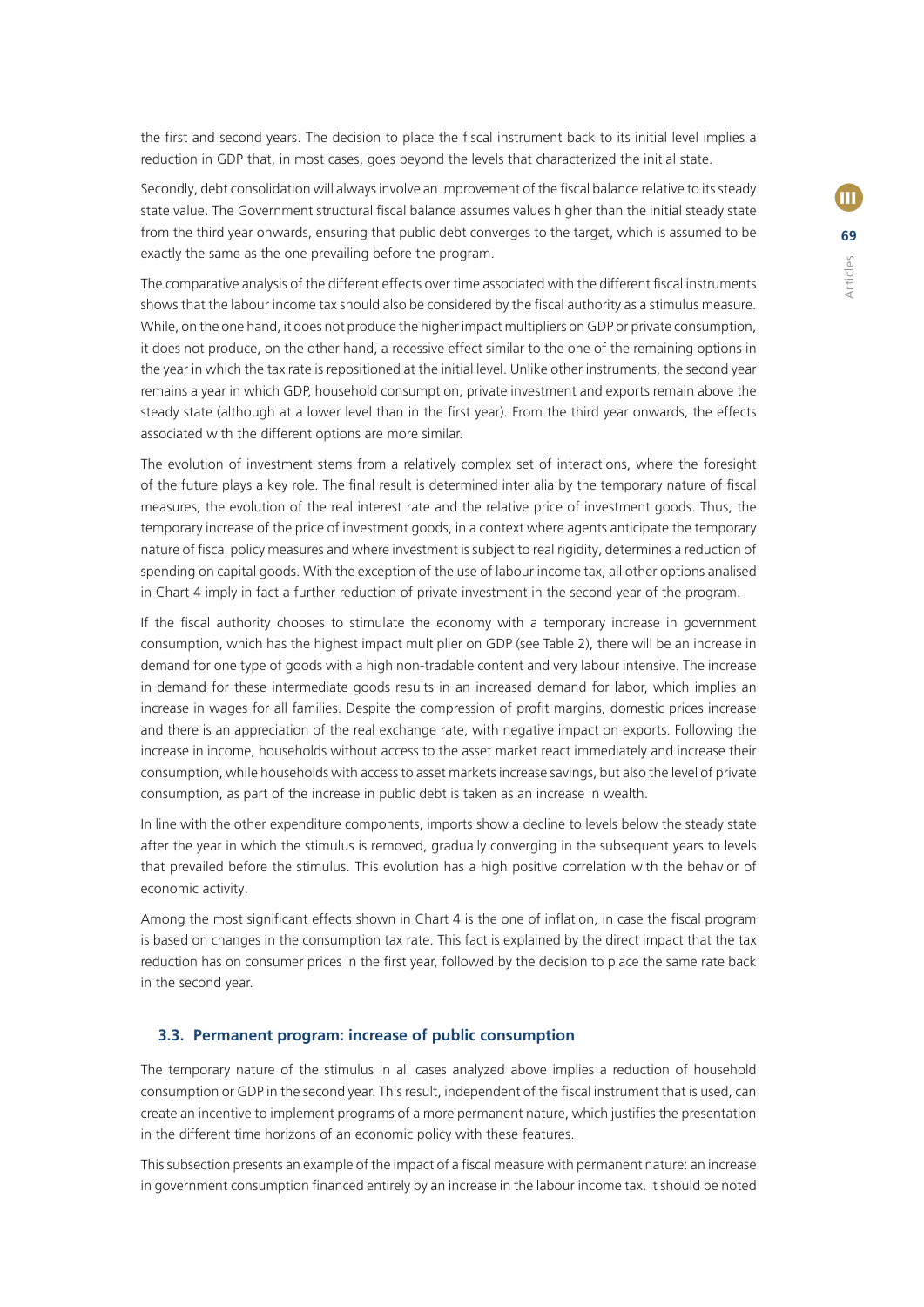

**Source:** Authors' calculations.

Notes: The chart presents annual values between years 1 and 40. The long-run is defined as "LR". The remaining definitions, as well as the interpretation of results were presented in chart 4

however that the results are qualitatively very similar to any program of permanent increase in public spending financed by distortionary taxes, notwithstanding the fact that the impacts can be quantitatively different for some variables.

The evolution of the labour income tax rate associated with a permanent increase of public consumption is presented in Chart 5. As can be seen, a permanent increase of 1 percent of GDP ex ante implies an expressive and permanent increase of the tax rate in order to maintain unchanged the deficit and debt objectives. This evolution, which ensures the return to the initial fiscal stance, will have particularly negative effects on economic activity. Chart 6 shows the impact over several macroeconomic variables in different time horizons, including those that can be obtained in the very long run. These impacts are compared to those presented in Chart 4, where a temporary program was considered.

The impact multipliers over GDP or consumption remain positive, although lower than those of the temporary program. The reduction of these multipliers is explained by the anticipation of recessionary effects associated with the need to increase, in an equally permanent way, the labour income tax in the medium and long term. The need to finance a permanent increase in government consumption implies that all generations, present and future, will pay more taxes. In the case of households with access to the asset markets, these savings increase more than in the case where the program is temporary.

Unlike the case of temporary programs, the permanent increase of public consumption leads to a new steady-state in which the real increase of this variable does not compensate the permanent reduction in the other components of aggregate expenditure. GDP, in particular, presents a permanent fall. The dominant effect underlying this evolution results essentially from the increase in the tax rate in order to finance the fiscal program. Labour supply decreases, reflecting the strong disincentive to work stemming from the tax increase. This evolution contributes to reduce household consumption in a permanent way, relative to the initial steady-state, affecting households welfare in a significant way (Almeida *et al.*, 2010b).

The real wage paid by firms increases permanently to ensure the necessary labour supply, implying a permanent loss in competitiveness and a decrease in exports. The reduction of the capital stock desired by firms implies a downward adjustment of investment, which reaches a permanently lower level. The fall in exports, higher than the fall in imports, contributes to a deterioration in the long-run of the international investment position relative to the initial steady-state, which does not occur in the case of a temporary program.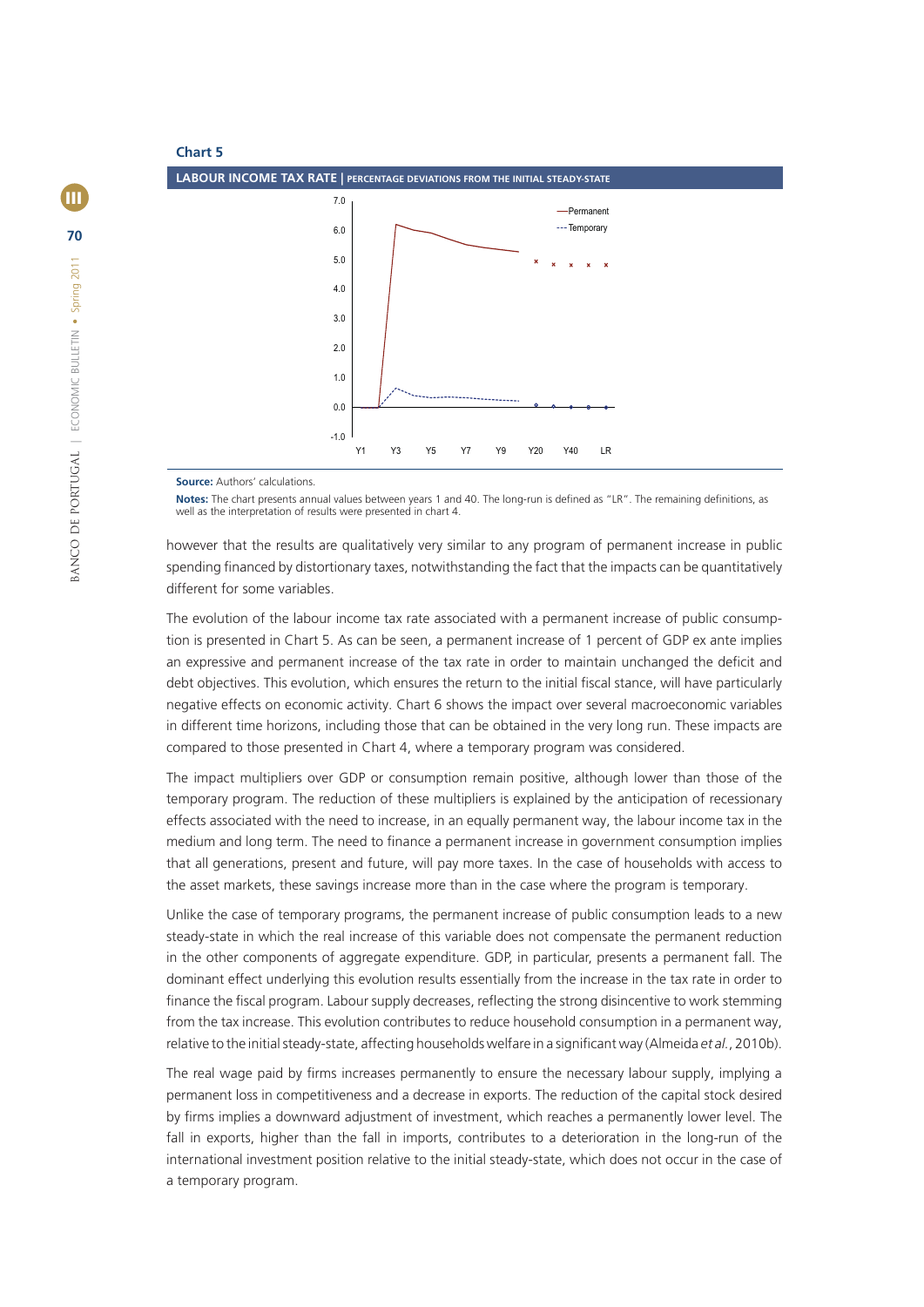

**Source:** Authors' calculations.

Note: The chart presents annual values between years 1 and 40. The long-run is defined as "LR". The remaining definitions, as well as the interpretation of results were presented in Chart 4.

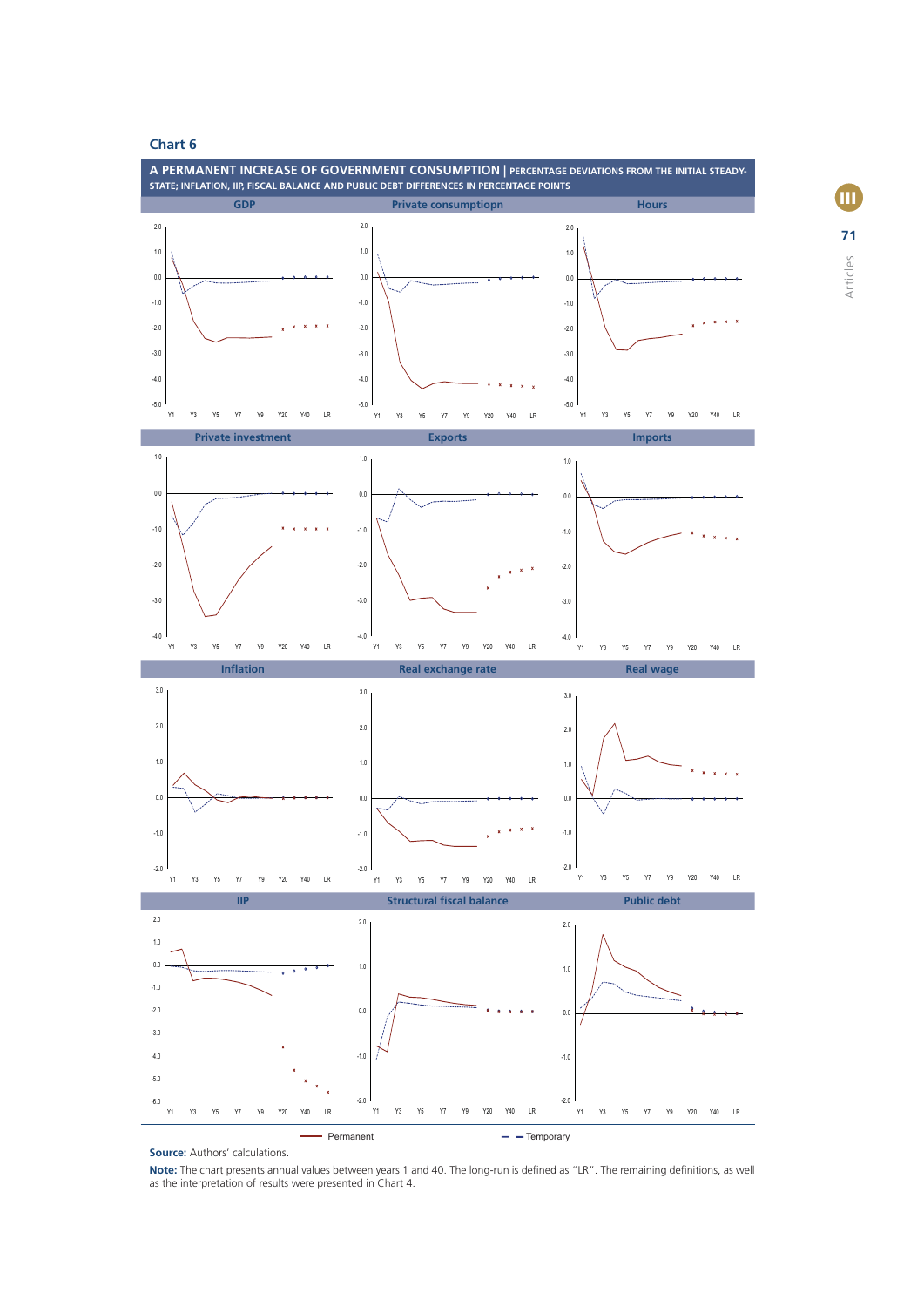As in temporary programs, there is a clear reduction path of public debt from the date when the fiscal policy rule is activated onwards. The maintenance of the fiscal goals that prevailed before the Government program is in this way ensured and only implies a recomposition of the Government balance presented in Table 1**<sup>5</sup>** .

As mentioned above, it may further be noted that, in general, all fiscal programs involving both a permanent increase in expenditure and taxation in order to ensure the return to the initial fiscal policy stance, tend to produce undesirable medium and long-term effects in *PESSOA*, which are mainly due to the distortionary effects of these taxes.

# **4. Alternative exit strategies**

The transmission mechanism of fiscal policy is conditioned by the exit strategy that agents expect that the authorities will have. It is assumed, in all cases that the exit strategy is perceived equally by all agents, who incorporate it in their decision making process. This strategy may be more or less rapid in bringing the fiscal stance back to its initial stance.

This section considers two alternative exit strategies identified as "Fast" and "Slow", which differ in the time gap that agents envision that the authorities consider desirable to return to the initial fiscal stance<sup>6</sup>. The results obtained with each alternative exit strategy are compared to those previously presented ("Reference" exit strategy).

Section 4.1 presents the macroeconomic impact of alternative exit strategies, in a context of maintenance of the risk premium on sovereign debt. Section 4.2 considers the possibility that these strategies can take place in a context where there is an increase in the risk premium, correlated with the deviation of public debt from the objective set by the fiscal authorities.

The simulations presented are based on the assumption that fiscal authorities announce exit strategies perceived by agents as credible. This assumption implies in particular that agents perceive the consolidation measures as being implementable within the announced timeframe. In this context, exit strategies whose trajectory involves extremely strong consolidation measures may not be taken as credible by agents.

In the simulations, government consumption is considered as the fiscal instrument used for business cycle stabilization and the fiscal rule is, as before, activated two years after the start of the program  $(t_2, t_1)$ in Chart 2).

# **4.1. Without change in the risk premium**

Chart 7 shows the evolution of the labour income tax rate required for the fiscal balance and the public debt return to the levels pre-defined by the Government, which prevailed before the fiscal program. No change in the economy's risk premium is considered in any of the simulation exercises. As can be seen, the tax rate increases in a more significant way in the case of the Fast strategy and in a less visible way in the case of the Slow strategy.

**<sup>5</sup>** It is possible to find other possibilities in the literature. Röeger and Veld (2010), for example, evaluate the impact of a permanent deterioration of 1 per cent of the fiscal balance, which, according to the assumptions on long-run growth of nominal GDP implies in the DSGE model an increase in the ratio of public debt to GDP of 20 p.p. This deterioration of the fiscal balance would imply in PESSOA an increase in public debt of approximately 25 p.p., relative to the *ex ante* steady-state GDP.

**<sup>6</sup>** Technically, the simulations implied an adjustment of parameter  $d<sub>2</sub>$  of the fiscal rule presented in Section 2 of this article. In the case of the Slow strategy, the parameter was reduced to practically zero; in the case of the Fast strategy, it was increased to around four times of the Reference strategy. Almeida *et al.,* (2010b) presents a set of simulations that differ in the instrument used in the fiscal rule.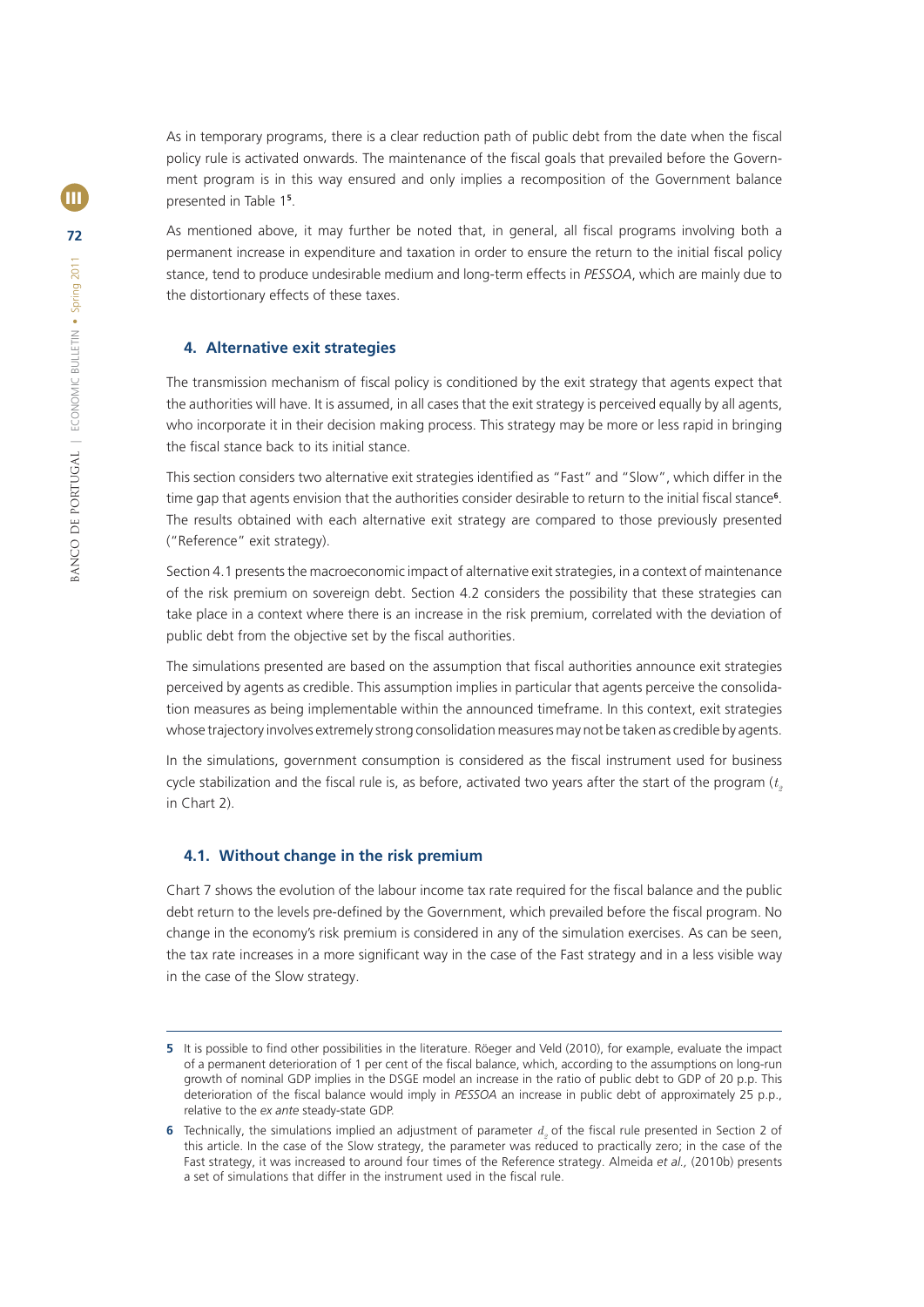

**Source:** Authors' calculations.

The macroeconomic impacts of the alternative exit strategies are presented in Chart 8. Firstly, it can be seen that the impact multipliers are almost the same. Thus, maximizing the impact on GDP in the first year depends only to a minor extent on the different exit strategies. The similarities are not limited to the first year, existing until the moment when the fiscal rule is effectively activated. After the first two years, the results begin to diverge significantly, which is an element that should be valued by the fiscal authorities in the selection of the speed of the fiscal consolidation process.

The Reference simulation represents an intermediate option when compared to the Fast and Slow strategies. The increase in the tax rate is so significant in the case of the Fast strategy that the public debt goes immediately to values close to the long-run target, producing a recessive effect on economic activity.

In the case of the Slow strategy, the increase in the tax rate is so smooth that the public debt reduces only gradually after the rule is activated. Due to the high inertia, the public debt remains well above its long-run value even after ten years. This result occurs in parallel with a faster return of the economy to values close to the stationary state, with GDP being almost at its steady-state value from the fourth year onwards.

In the absence of any movement in the economy's risk premium, results in Chart 8 indicate that there are several factors that favor the option of a Slow strategy, in which the fiscal consolidation process is very gradual. These results are in line with a large literature that suggests that the optimal fiscal policy corresponds to tax smoothing (Chari and Kehoe 1999, Chari *et al.* 1994). Besides not reducing the short-term effect on GDP or consumption, and not having the undesirable effects associated with a permanent increase of public consumption, this exit strategy is visibly less recessive in the medium-run than the Fast or Reference strategies. This conclusion, while justifying the creation of public debt that is consolidated only very gradually with tax increases is not, however, robust to a context in which the risk premium does not remain unchanged.

## **4.2. With change in the risk premium**

The increase in the sovereign debt risk premium registered in the most recent period suggests the possibility of a relationship between risk premiums and the indebtedness level of the economies. This subsection analyses the three strategies considered (Slow, Fast and Reference) in a context where the risk premium is associated with the level of public debt, in contrast to the previous simulations where it was assumed to be constant.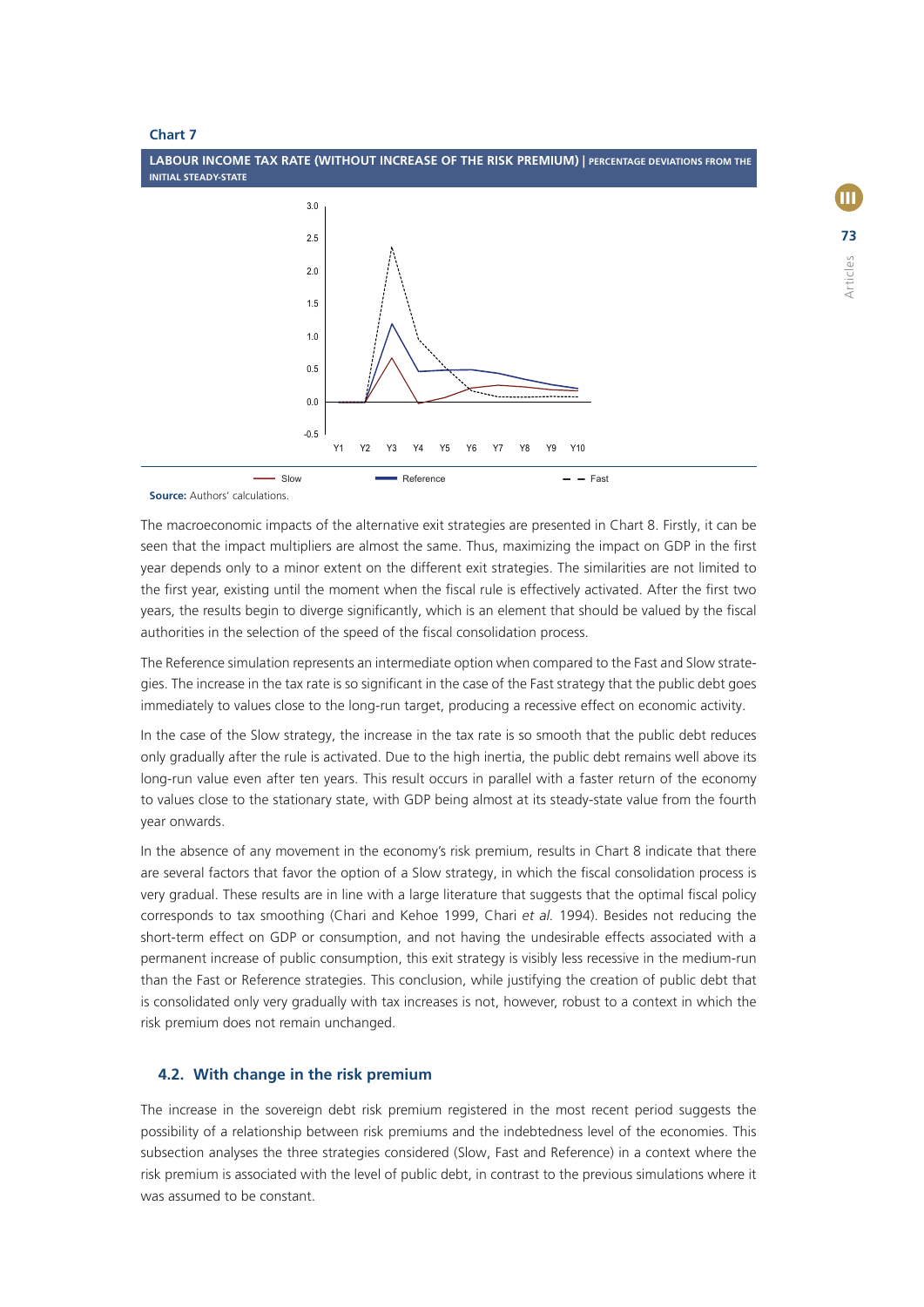

**iii 74** BANCO DE PORTUGAL | ECONOMIC BULLETIN . Spring 2011 BANCO DE PORTUGAL **|** ECONOMIC BULLETIN • Spring 2011

**Note:** The interpretation of results were presented in Chart 4.

**Source:** Authors' calculations.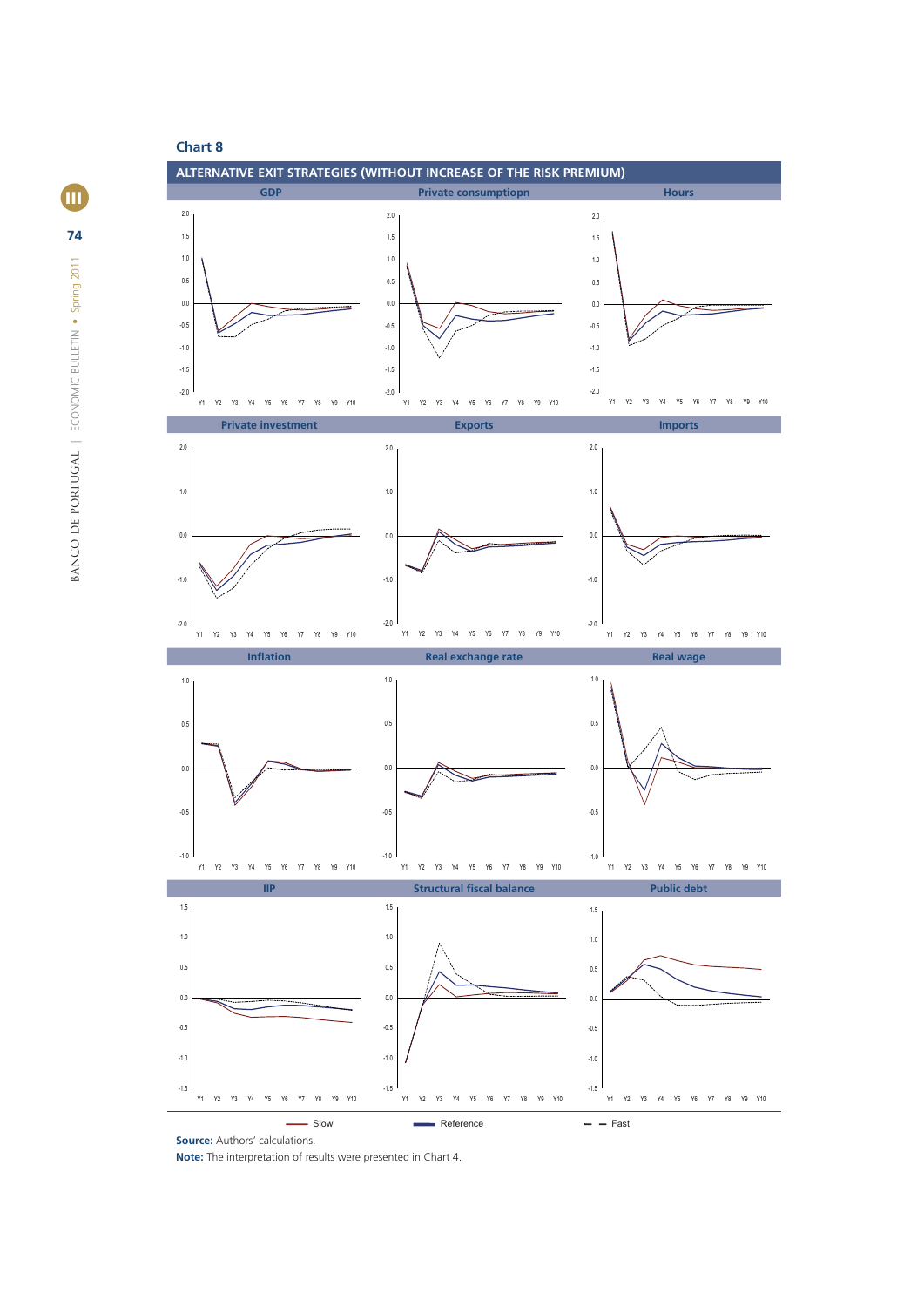In this context, it was considered an increase in the risk premium of 6 basis points for each percentage point of increase in the public debt. This value was calibrated based on the existing literature, particularly in studies for the United States, which point to increases of the interest rate between 1 and 6 basis points for each percentage point of increase in public debt ( Laubach 2003, Engen and Hubbard 2004, and Gale and Orszag 2004).

Charts 9 and 10 show the evolution of the labour income tax rate as well as the economy's risk premium. Until the activation of the fiscal rule, the tax rate remains unchanged in the three strategies considered (Slow, Fast and Reference). Thereafter, the tax rate increases sharply and in a more expressive way than before, i.e. in the case in which the various alternative exit strategies does not imply any impact on the risk premium.

The increase in interest rates in the small open economy creates a positive differential in relation to the interest rate that prevails in the euro area and implies an increase in interest outlays for the same level of public debt stock. The higher the interest rate the greater the increase in public debt during the period in which the fiscal policy rule is disabled. To return to the initial fiscal stance, it is now necessary to reduce the public debt from higher levels than in the case where there was no impact on the risk premium.

The macroeconomic impacts of the Fast, Reference and Slow exit strategies in the case in which the small open economy agents see an increase in the risk premium due to the increase in the public debt are presented in Chart 11. As can be seen, the impact multipliers are slightly lower than the ones previously reported, particularly in the case of the Slow strategy. The short-term multiplier of private consumption is even negative in the first year, reflecting to a large extent the more expressive increase of the domestic real interest rate. Additionally, the medium-run effects also seem to discourage the implementation of the Slow strategy. Both GDP and households consumption present in this case a higher period of time below the levels associated with the stationary state. On the contrary, the promotion of a Fast strategy is the one that puts the economy in the medium run more rapidly in the stationary state. However, it is crucial that the substantial fiscal policy measures necessary for this strategy are possible.



**Source:** Authors' calculations. **Source:** Authors' calculations.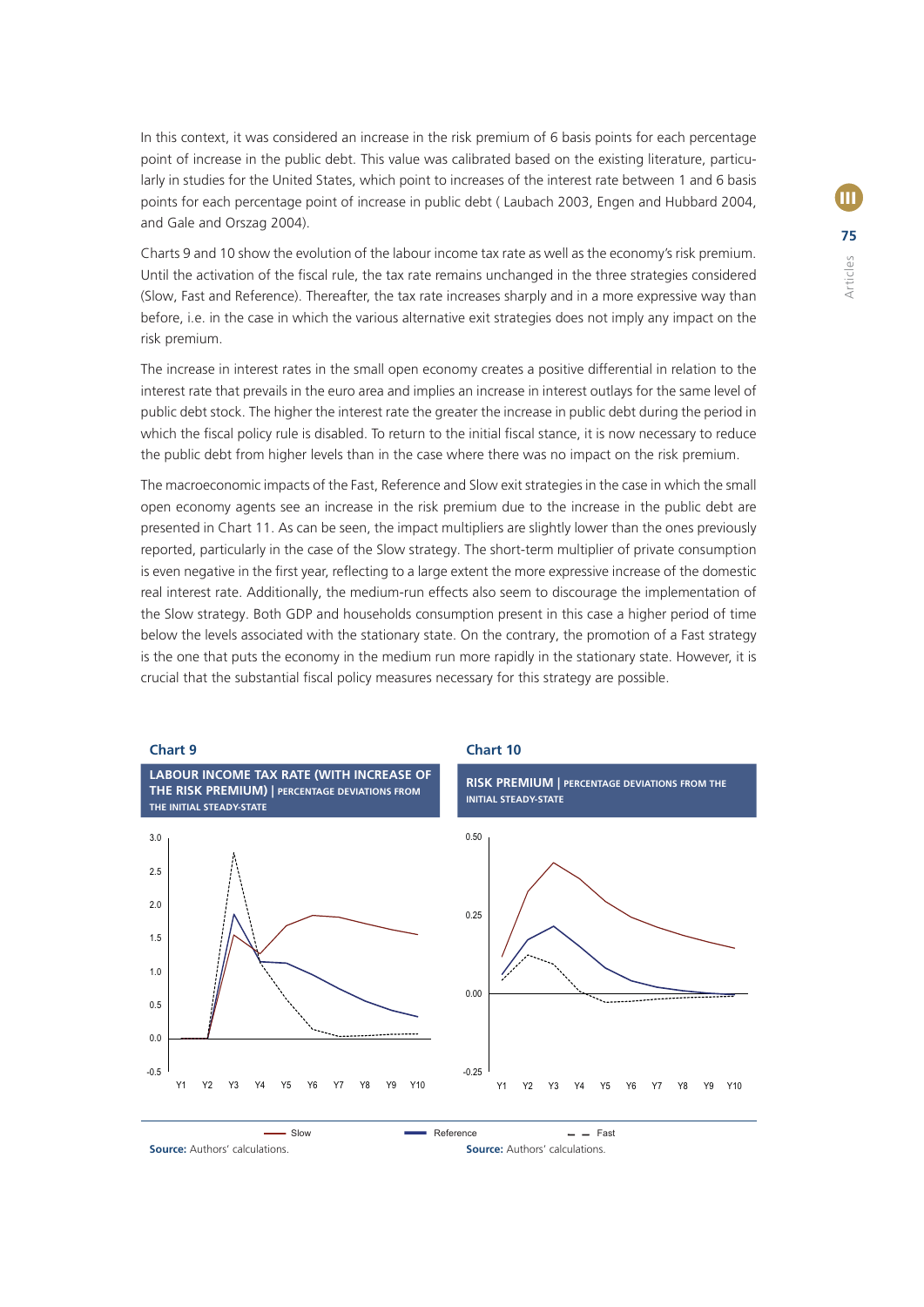

- Slow **EXECUTE:** Reference **Reference Fast** 

**Source:** Authors' calculations.

**Notes:** The interpretation of results were presented in Chart 4.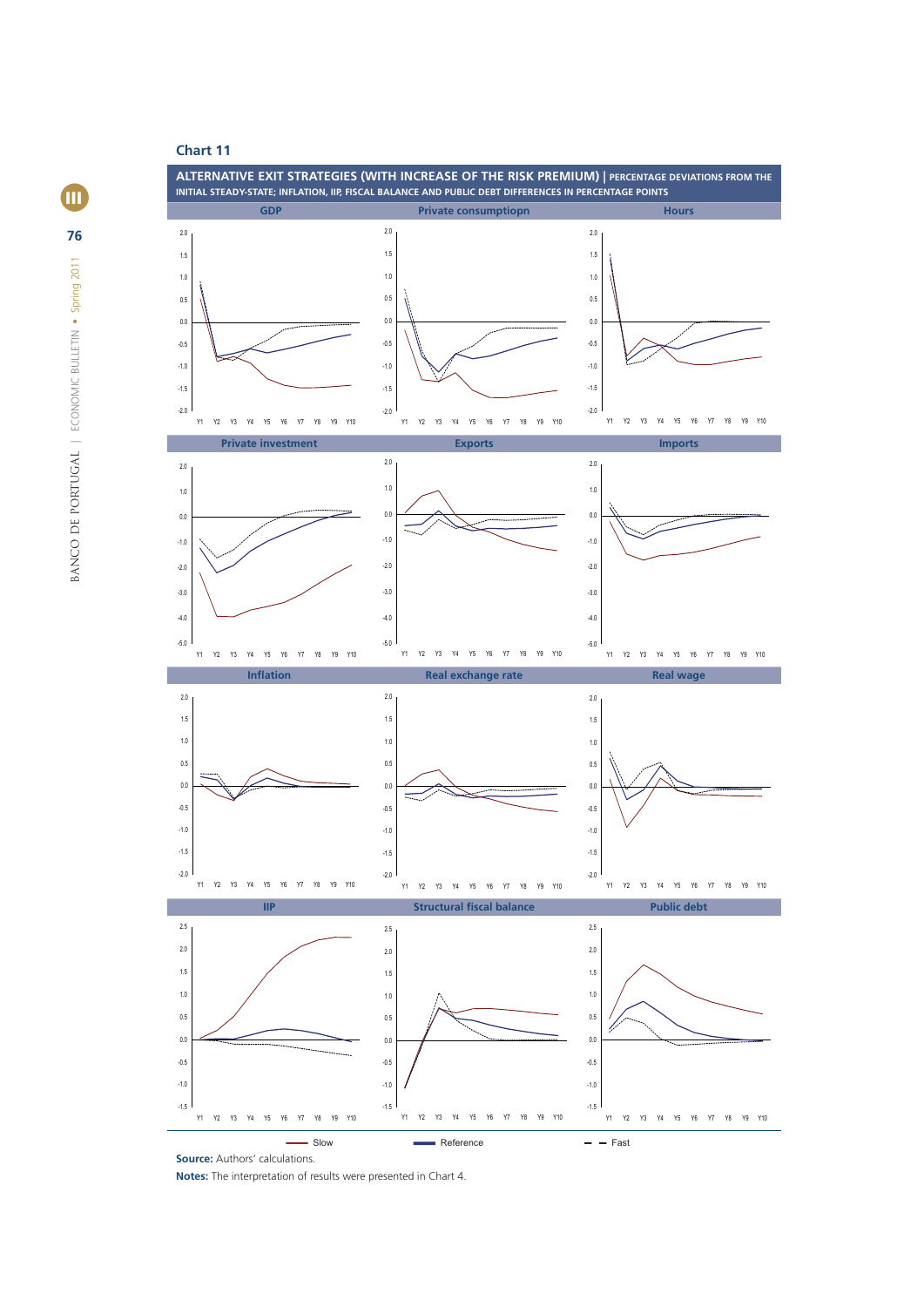# **5. Conclusion**

This article discusses the role of fiscal policy for macroeconomic stabilization in a small open economy of the euro area. The analysis was conducted in a general equilibrium context in order to capture the transmission mechanisms that cannot be analysed in partial equilibrium contexts. The results suggest that fiscal policy can play an active role in stabilizing the business cycle, affecting several variables of interest, in particular GDP and households consumption. Fiscal programs should not however focus exclusively on the short-run effects and ignore the medium run impacts of the fiscal consolidation strategies, i.e., of the need to adequate public revenues and spendings after the end of the program such that the fiscal policy stance returns to its initial position.

The diversity of effects obtained showed that macroeconomic stabilization is clearly a multidimensional problem. It will always be up to the fiscal authority to set priorities and decide according to the objectives it desires to achieve. According to the results, if the objective is to stimulate economic activity, the most effective way of achieving it is by a temporary increase of public consumption. If the objective is to increase households consumption, the best way to achieve it is by an increase in transfers to households without access to asset markets, whose marginal propensity to consume is higher. The results further substantiate the perspective that a permanent increase in government consumption generates undesirable effects over time, particularly due to the financing needs implied by that decision.

The results obtained in this article are far from those suggested by the traditional Keynesian multipliers, which are typically obtained in a context of partial equilibrium and, in the most extreme cases, do not translate the impacts on supply conditions and its interaction with the sources of fiscal policy financing. Additionally, there are recessionary effects associated with the reversal of a fiscal stimulus that cannot be neglected and that stem from the need to consolidate after the stimulus programs, i.e., to return to the initial fiscal policy stance.

Finally, the effectiveness of stabilisation programs is not independent of the economy's risk premium attributed by agents participating in asset markets. If it is reasonable to assume that this premium remains constant, results tend to favour a slower and more gradual exit strategy. If the stimulus program entails an increase of the risk premium, due to the level of public debt, the results favour a faster exit strategy, since otherwise it can end up in a situation more undesirable and long-lasting than the initial one. However, it is crucial that the fiscal measures necessary to implement such a strategy are perceived as feasible.

The role of fiscal policy presented in this article is conditioned by the assumptions and calibration of *PESSOA* (Almeida *et al.,* 2010C). It is not considered, for example, policy options that involve structural changes in the economy or generate externalities, such as an improvement of the justice system or of education. The effects of these measures are beyond this article. The effects that may arise from fiscal policies more focused in the long-run are not evaluated as well, for example associated with a reduction of the predefined goals for public debt by the authorities, nor the impact of fiscal policy on income distribution.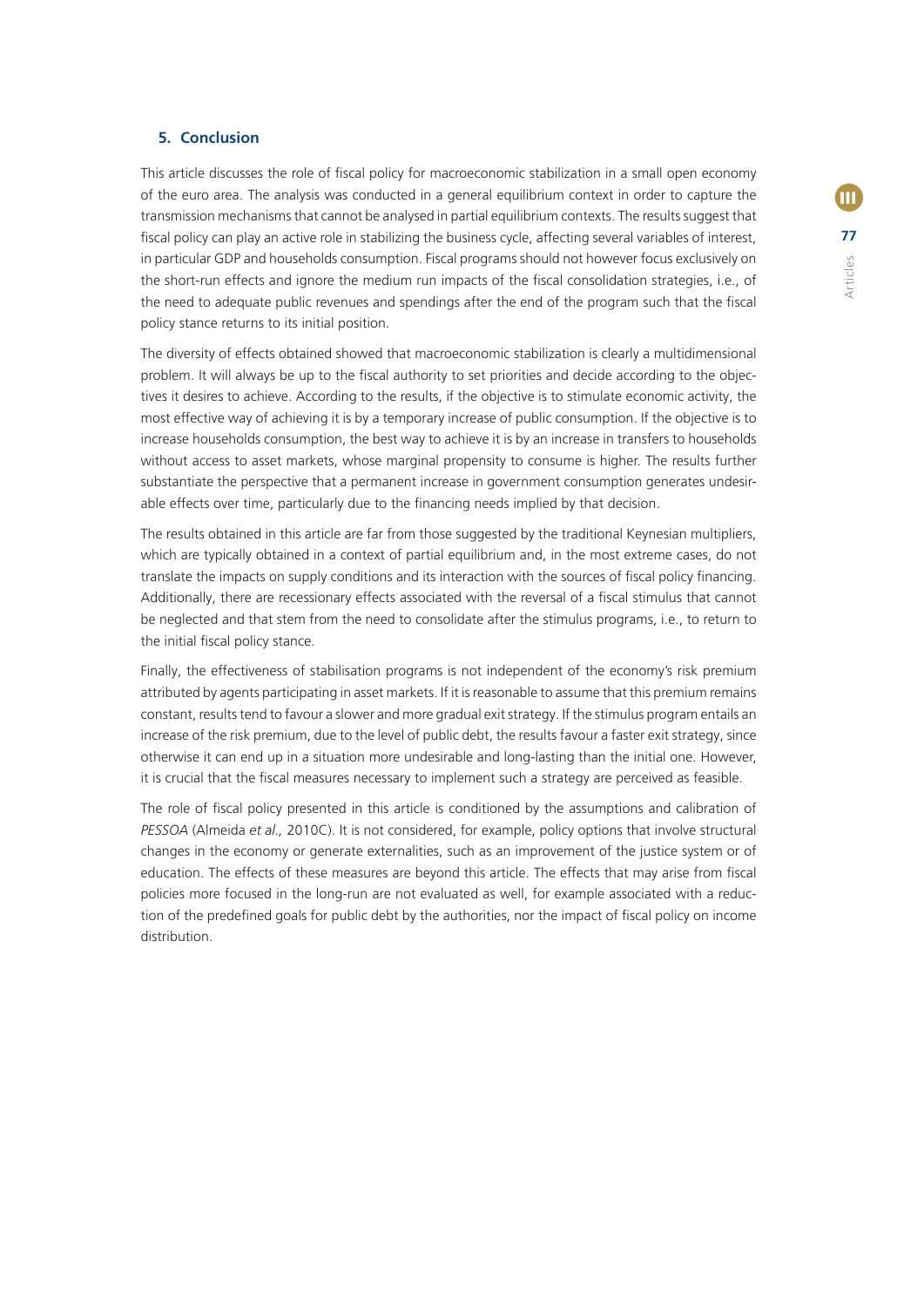#### **References**

- Adolfson, M., Laseén, S., Lindé, J. and Villani, M. (2007), "Bayesian estimation of an open economy DSGE model with incomplete pass-through", *Journal of International Economics* 72, 481-511.
- Almeida, V., Castro, G., Félix, R. M.and Maria, J. R. (2010a), "Exit strategies from temporary fiscal stimulus in a small euro area economy", *Working Paper* No. 23/2010, Banco de Portugal.
- Almeida, V., Castro, G., Félix, R. M. and Maria, J. R. (2010b), "Fiscal stimulus in a small euro area economy", *Working Paper* No. 16/2010, Banco de Portugal.
- Almeida, V., Castro, G. and Félix, R. M. (2010c), "Improving competition in the nontradable goods and labour markets: the Portuguese case", *Portuguese Economic Journal* 9(3).
- Bayoumi, T. and Sgherri, S. (2006), "Mr Ricardo's great adventure: Estimating fiscal multipliers in a truly intertemporal model", *Working Paper* No. 06/168, International Monetary Fund.
- Blanchard, O. (1985), "Debts, deficits and finite horizons", *Journal of Political Economy* 93(2), 223-247.
- Chari, V., Christiano, L. and Kehoe, P.: (1994), "Optimal fiscal policy in a business cycle model", *The Journal of Political Economy,* 102 (4), 617-52.
- Chari, V. and Kehoe, P.: (1999), "Optimal fiscal and monetary policy", in J.B. Taylor, M. Woodford (ed.), *Handbook os Macroeconomics*, Volume 1, Chapter 22, 1671-1745.
- Christiano, L., Eichenbaum, M. and Rebelo, S. (2009), "When is the government spending multiplier large?", *Working Paper* No. 15394, National Bureau of Economic Research.
- Coenen, G., Erceg, C., Freedman, C., Furceci, D., Kumhof, M., Lalonde, R., Laxton, D., Lind\_and, J., Mourougane, A., Muir, D., Mursula, S., de Resende, C., Roberts, J., Röeger, W., Snudden, S., Trabandt, M. and in't Veld, J. (2010), "Effects of fiscal stimulus in structural models", Working Paper No. 10/73, International Monetary Fund.
- Cogan, J. F., Cwik, T., Taylor, J. B. and Wieland, V. (2009), "New keynesian versus old keynesian government spending multipliers", *Working Papers* No. 14782, National Bureau of Economic Research.
- Cwik, T. and Wieland, V. (2010), "Keynesian government spending multipliers and spillovers in the euro area", *Working Paper* No. 1267, ECB.
- Eggertsson, G. B. (2009), "What fiscal policy is effective at zero interest rates?", Staff Report No. 402, Federal Reserve Bank of New York.
- Engen, E. M. and Hubbard, R. G. (2004), "Federal government febt and interest rates", NBER *Macroeconomics Annual*, 19.
- Freedman, C., Kumhof, M., Laxton, D., Muir, D. and Mursula, S. (2009), "Fiscal stimulus to the rescue? short-run benefits and potential long-run costs of fiscal deficits", *Working Paper* No. 09/255, International Monetary Fund.
- Frenkel, J. and Razin, A. (1996), *Fiscal Policies and Growth in the World Economy*, 3 edn, The MIT Press.
- Furceri, D. and Mourougane, A. (2010), "The effects of fiscal policy on output: A DSGE analysis", Economics Department *Working Papers* No. 770, Organisation for Economic Cooperation and Development.
- Gale, W. and Orszag, P. (2004), "Budget deficits, national saving, and interest rates", Brookings Papers *on Economic Activity*, 2.
- Galí, J., López -Salido, J. D. and Vallés, J. (2007), "Understanding the effects of Government spending on consumption", *Journal of the European Economic Association* 5(1), 227-270.